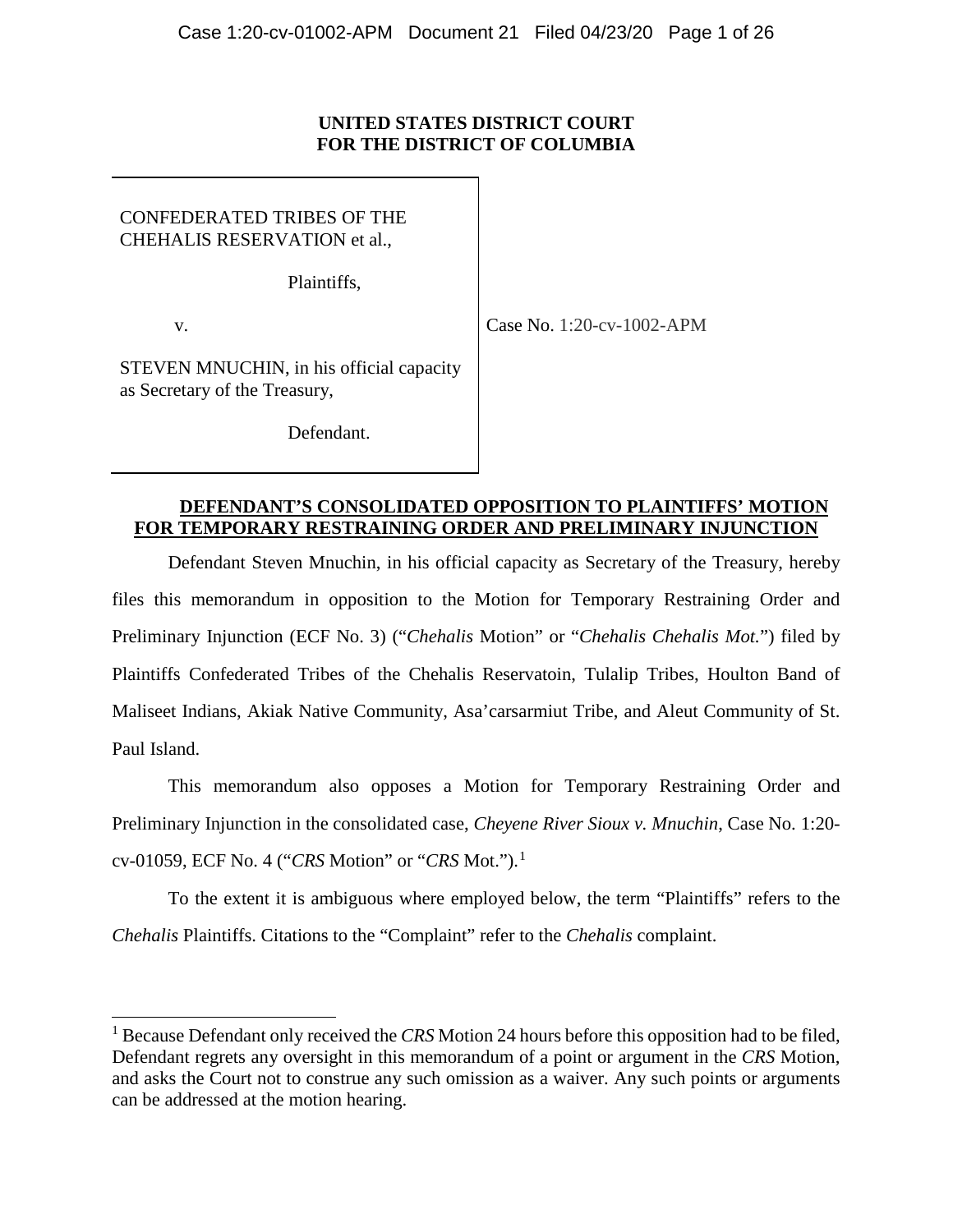# **TABLE OF CONTENTS**

| I. |                                                                                          |
|----|------------------------------------------------------------------------------------------|
|    | II. PLAINTIFFS HAVE FAILED TO MEET THE HIGH BURDEN FOR A TEMPORARY RESTRAINING           |
|    |                                                                                          |
|    | The amounts and manner of payments from the Coronavirus Relief Fund are<br>1.            |
|    | Alaska Native Corporations qualify as Tribal governments, eligible for payments<br>2.    |
|    |                                                                                          |
|    | Plaintiffs have not alleged or argued that their economic injury is irreparable 19<br>1. |
|    | 2.                                                                                       |
|    | C.                                                                                       |
|    |                                                                                          |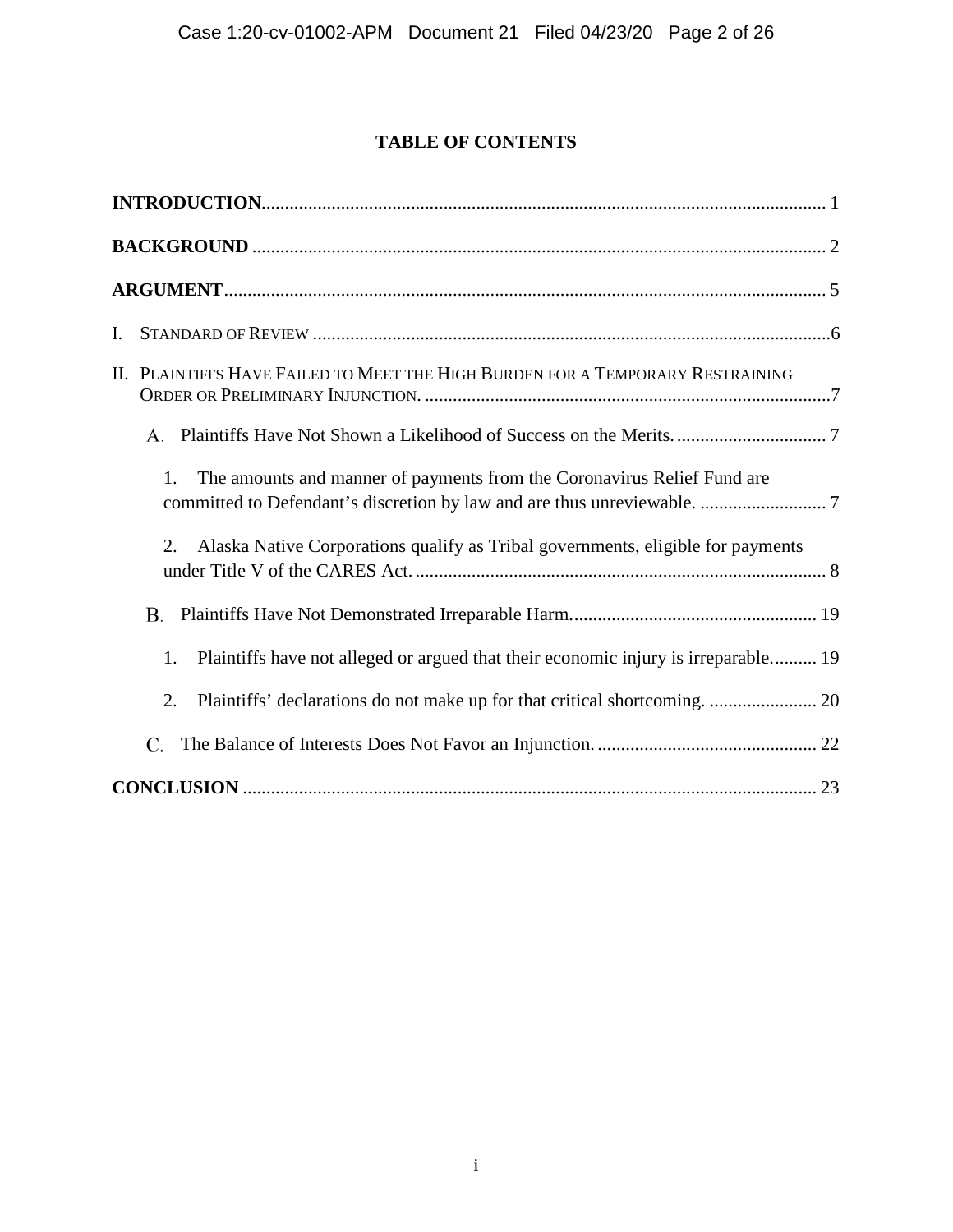#### **INTRODUCTION**

<span id="page-2-0"></span>Up against a 30-day deadline to obligate \$8 billion dollars among hundreds of Tribal governments, Defendant has reasonably interpreted the term "Indian tribe," as it is defined in the Coronavirus Aid, Relief, and Economic Security ("CARES") Act, to include Alaska Native Corporations ("ANCs").<sup>[2](#page-2-1)</sup> The CARES Act incorporates by reference the meaning given "Indian" tribe" by another statute, the Indian Self-Determination and Education Assistance Act ("ISDEAA"), which expressly includes ANCs. *See* 25 U.S.C. § 5304(e) ("Indian tribe" . . . includ[es] any Alaska Native village *or regional or village corporation* as defined in or established pursuant to [ANCSA].") (emphasis added). Agencies and courts have read ISDEAA to include ANCs as "Indian tribes" for more than thirty years. In light of Congress's grant of discretion to the agency to decide this question in the CARES Act, Plaintiffs have not demonstrated a likelihood of success, and their Motion can be denied on this basis alone.

If the Court were to look beyond the merits, Plaintiffs have also failed to demonstrate the irreparable harm that would be necessary to justify preliminary injunctive relief. While Plaintiffs are no doubt in need of funding as a result of the COVID-19 epidemic, they have not shown that the diminution of funding they stand to receive under Defendant's determination, as compared to the amount that they would receive under their preferred interpretation of the CARES Act, will cause them irreparable harm.

Finally, the balance of equities favors denying this motion. Congress expressly chose to include ANCs in the CARES Act by incorporating IDSEAA's definition, but those ANCs stand to receive *no* funding if Plaintiffs prevail. By contrast, Plaintiffs stand merely to receive *less*  funding—30%, by their estimation (although the true amount presently remains unclear)—than they would under their interpretation of the CARES Act. Congress has specified the recipients of and conditions for funding in the CARES Act, and an injunction interfering with that intent would

<span id="page-2-1"></span><sup>&</sup>lt;sup>2</sup> Alaska native corporations are defined in the Alaska Native Claims Settlement Act (ANCSA),  $\S$ 1602. The term "ANCs" refers collectively to Regional Corporations (*id.* § 1602(g)) and Village Corporations (*id.* § 1602(j)).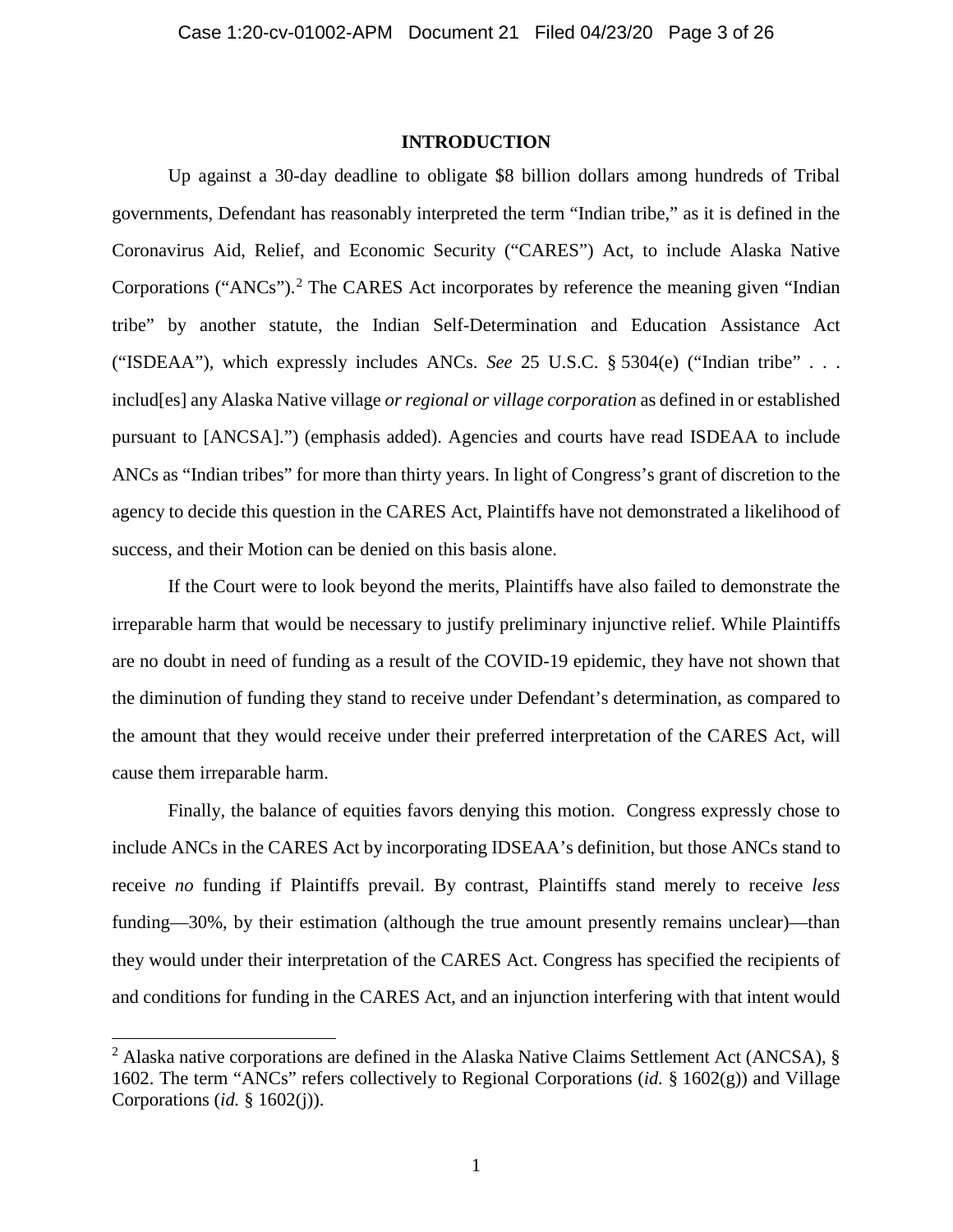<span id="page-3-0"></span>therefore be detrimental to the interest that Congress sought to achieve by providing such funding.

## **BACKGROUND**

## **I. THE CARES ACT**

On March 27, 2020, the President signed the CARES Act into law. H.R. 748, 116th Cong. (2020). Title V of the CARES Act appropriates \$150 billion through a "Coronavirus Relief Fund," codified as Subchapter VI to the Social Security Act at 42 U.S.C. § 801,<sup>[3](#page-3-1)</sup> to States, Tribal governments, and units of local government.[4](#page-3-2)

The Coronavirus Relief Fund specifically reserved \$8 billion for "Tribal governments." 42 U.S.C. § 801(a)(2)(B). Under Section 801, "the Secretary [of the Treasury]<sup>[5](#page-3-3)</sup> shall determine, in consultation with the Secretary of the Interior and Indian Tribes," the amount to pay each Tribal government. *Id.* § 801(c)(7). That amount shall be "based on increased expenditures of each such Tribal government (or a tribally-owned entity of such Tribal government) relative to aggregate expenditures in fiscal year 2019 by the Tribal government (or tribally-owned entity)." *Id.* But so long as he distributes all of the appropriated funds, the "manner" in which to determine the amount paid to each Tribal government is "as the Secretary determines appropriate." *Id.*

To receive the amount to which they are entitled, the Tribal governments must certify that they will only use funds paid through Section 801 to cover costs that (1) are necessary expenditures incurred due to the public health emergency with respect to COVID-19; (2) were not accounted for in the budget most recently approved as of the date of enactment of this section for the Tribal government; and (3) were incurred between March 1, 2020, and December 30, 2020. *Id.* §§ 801(d), (e). The Treasury Department Inspector General is to monitor and oversee the receipt, disbursement, and use of funds appropriated through Section 801, and directed specifically to

<span id="page-3-1"></span><sup>&</sup>lt;sup>3</sup> The CARES Act refers to "Title" VI of the Social Security Act, and to "Sec. 601" of Title 42. But in fact, the provisions have been codified as *Subchapter* VI and at 42 U.S.C. § *801*.

<span id="page-3-2"></span><sup>&</sup>lt;sup>4</sup> This case does not concern payments to State or local governments, which are proceeding separately from those to Tribal governments.

<span id="page-3-3"></span> $5$  Where Section 801 uses the term "Secretary," that refers to the Secretary of the Treasury. 42 U.S.C. § 801(g)(3).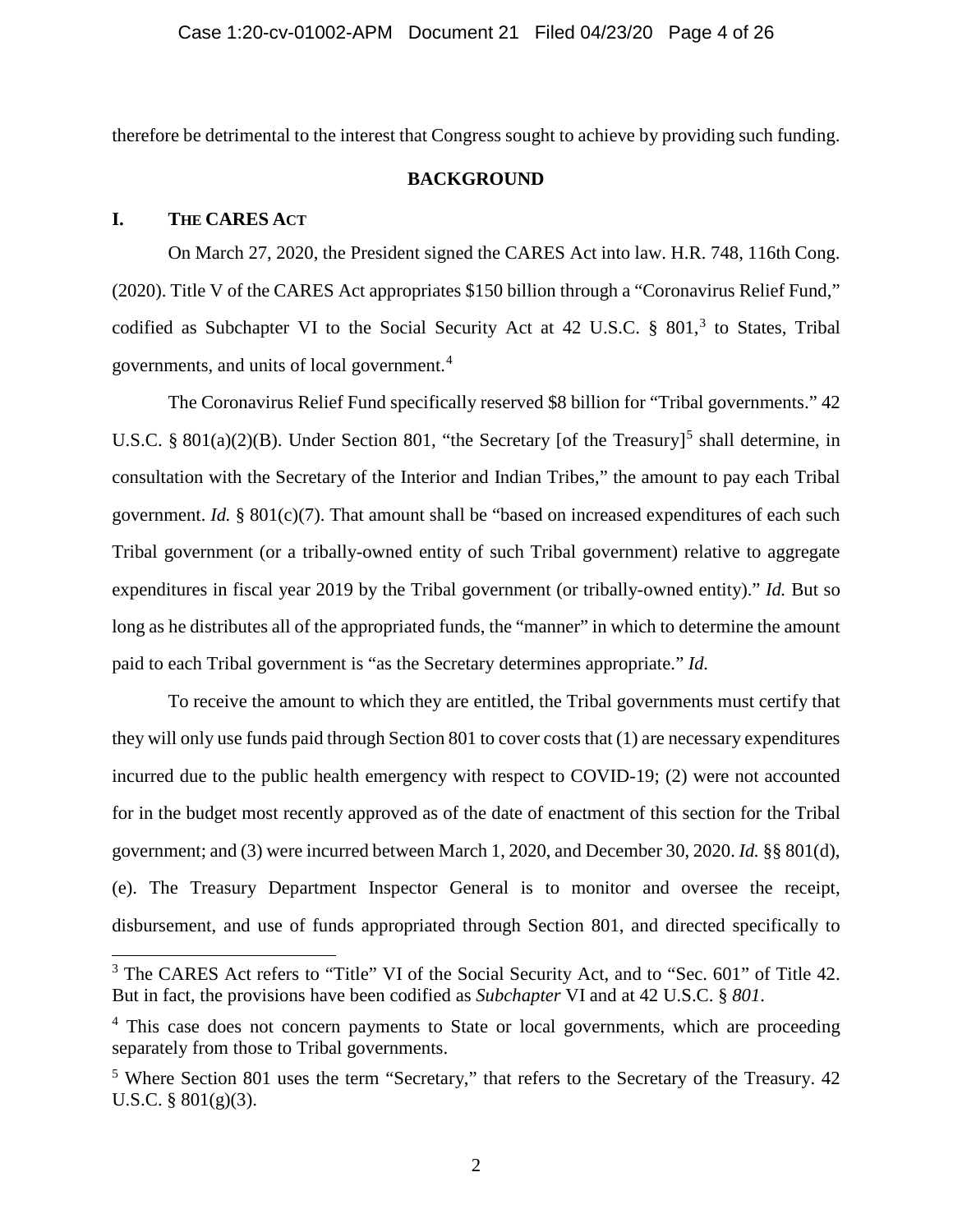recoup any funds used for impermissible purposes. *Id.* § 801(f).

As noted above, funds appropriated through Section 801 are paid to "Tribal governments." *Id.* § 801(a)(2)(B). That term is defined as "the recognized governing body of an Indian Tribe." *Id.* § 801(g)(5). An "Indian Tribe" is, in turn, given the same meaning as in ISDEAA. *Id.* § 801(g)(1) (citing 25 U.S.C. § 5304(e)).

## **II. HISTORICAL INTERPRETATIONS OF "INDIAN TRIBE" UNDER ISDEAA**

For reasons set forth below, the history of ISDEAA is critically important to resolving this case. As originally proposed, ISDEAA section 450b(b) defined "Indian tribe" as "an Indian tribe, band, nation, or Alaska Native community for which the federal government provides special programs and services because of its Indian identity." H.R. 6372, 93d Cong., 1st Sess. (1973). It did not include ANCs. The original bill instead defined "Indian tribe" as "any Indian tribe, band, nation, or other organized group or community, including any Alaska Native community as defined in the Alaska Native Claims Settlement Act, which is recognized as eligible for the special programs and services provided by the United States to Indians because of their status as Indians." S. 1017, 93d Cong., 2d Sess. (1974), 120 Cong. Rec. 2813-19. Again, it did not include ANCs.

The House Committee on Interior and Insular Affairs, to whom S. 1017 was referred, "amended the definition of 'Indian tribe' to include regional and village corporations established by the Alaska Native Claims Settlement Act." H.R. Rep. 93-1600; 120 Cong. Rec. 40252 (Dec. 16, 1974). Thus, the law as passed contained the following definition:

> "Indian tribe" means any Indian tribe, band, nation, or other organized group or community, including any Alaska Native village *or regional or village corporation* as defined in or established pursuant to the Alaska Native Claims Settlement Act (85 Stat. 688) [43 U.S.C. 1801 et seq.], which is recognized as eligible for the special programs and services provided by the United States to Indians because of their status as Indians[.]

Pub. L. 93-638 § 4(b), 88 Stat. 2203, 2204 (1975) (emphasis added). That definition remains the same today. *See* 25 U.S.C. § 5304(e).

Soon after the 1975 statute was passed, the government realized that the amended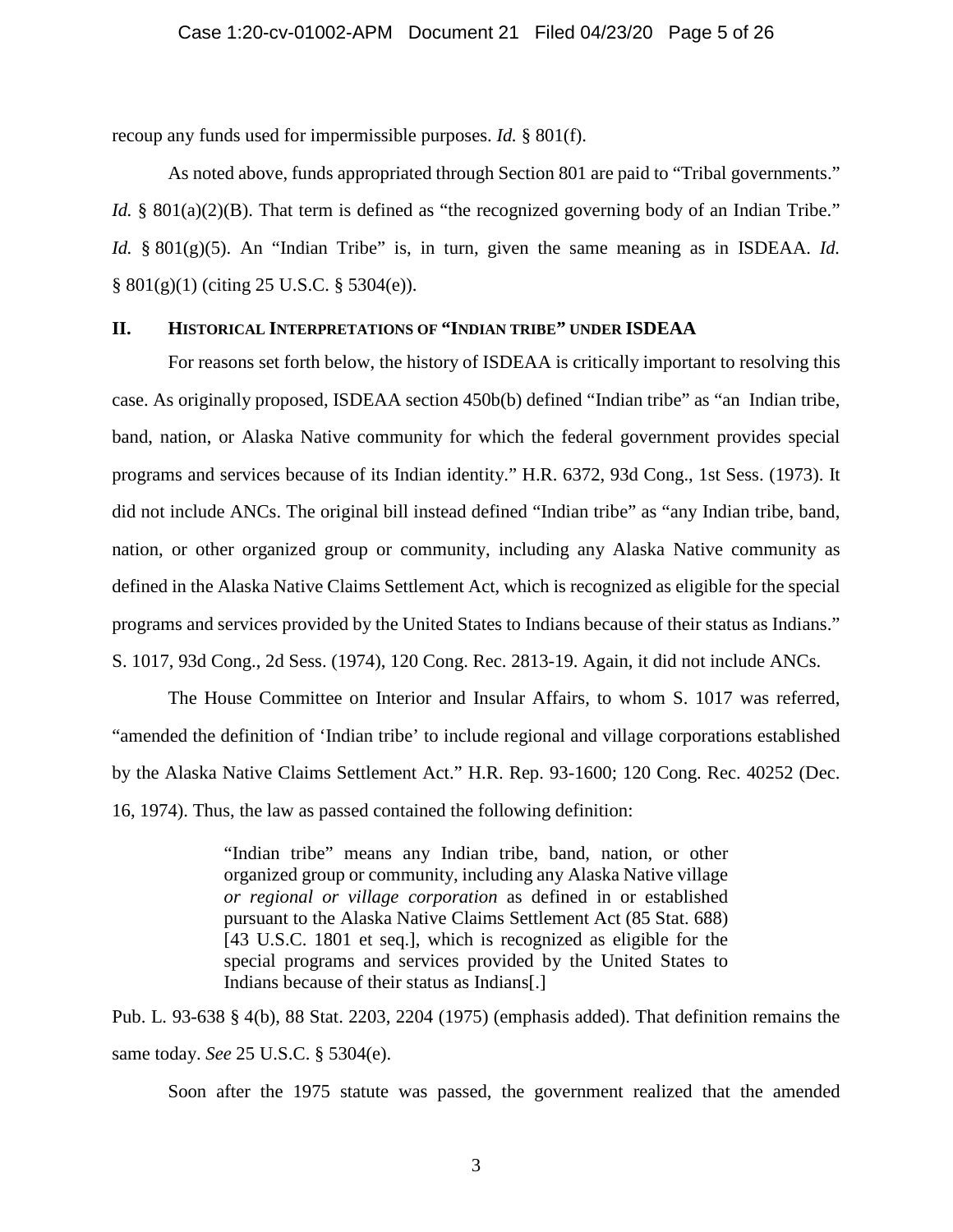#### Case 1:20-cv-01002-APM Document 21 Filed 04/23/20 Page 6 of 26

definition contained an apparent internal inconsistency: ANCs were expressly *included* in the definition of "Indian tribe," only to risk being *excluded* by the ensuing "which is recognized" clause—as they are not federally recognized. Beginning in May 1976, therefore, the Bureau of Indian Affairs began interpreting the "which is recognized" clause only to modify the phrase "any Indian tribe, band nation, or other organized group or community," in light of the legislative history of the definitional provision. In other words, ANCs were not subject to the "which is recognized" clause.

That interpretation was upheld by the Ninth Circuit in *Cook Inlet Native Association v. Bowen*, 810 F.2d 1471 (9th Cir. 1987). The court recounted the legislative history above, noted that government agencies—the Bureau of Indian Affairs and the Indian Health Service—had stood consistently by their interpretation, and ultimately held that "the secretaries reasonably interpreted the eligibility clause to modify only the first entities listed in the definition." *Id.* at 1474-75 & nn.4- 5. Thus, from 1987 onward, it has been settled by the government and the courts that ANCs are "Indian tribes" under ISDEAA. ANCs continue to receive funding under ISDEAA today.

Against that backdrop, Congress passed the Federally Recognized Indian Tribe List Act of 1994, Pub. L. 103-454 (the "List Act"). The List Act formalized and standardized the process by which the United States recognized Indian tribes as eligible for special programs and services, by directing the Secretary of the Interior to publish annually a list of such tribes in the Federal Register. *Id.* § 104, *codified at* 25 U.S.C. § 5131. The List Act's definition of "Indian tribe" does not include an ANC. 25 U.S.C. § 5130(2).

### **III. PROCEDURAL HISTORY**

On April 13, 2020, in preparation to determine the amount payable to Tribal governments, Defendant uploaded a certification form for Tribal governments to fill out. *See* U.S. Dep't of Treasury, *Submission Required for Receipt of Coronavirus Relief Fund (Payments*, *available at*  https://forms.treasury.gov/caresact/stateandlocal. Tribal governments were directed to upload their certifications by Friday, April 17, 2020.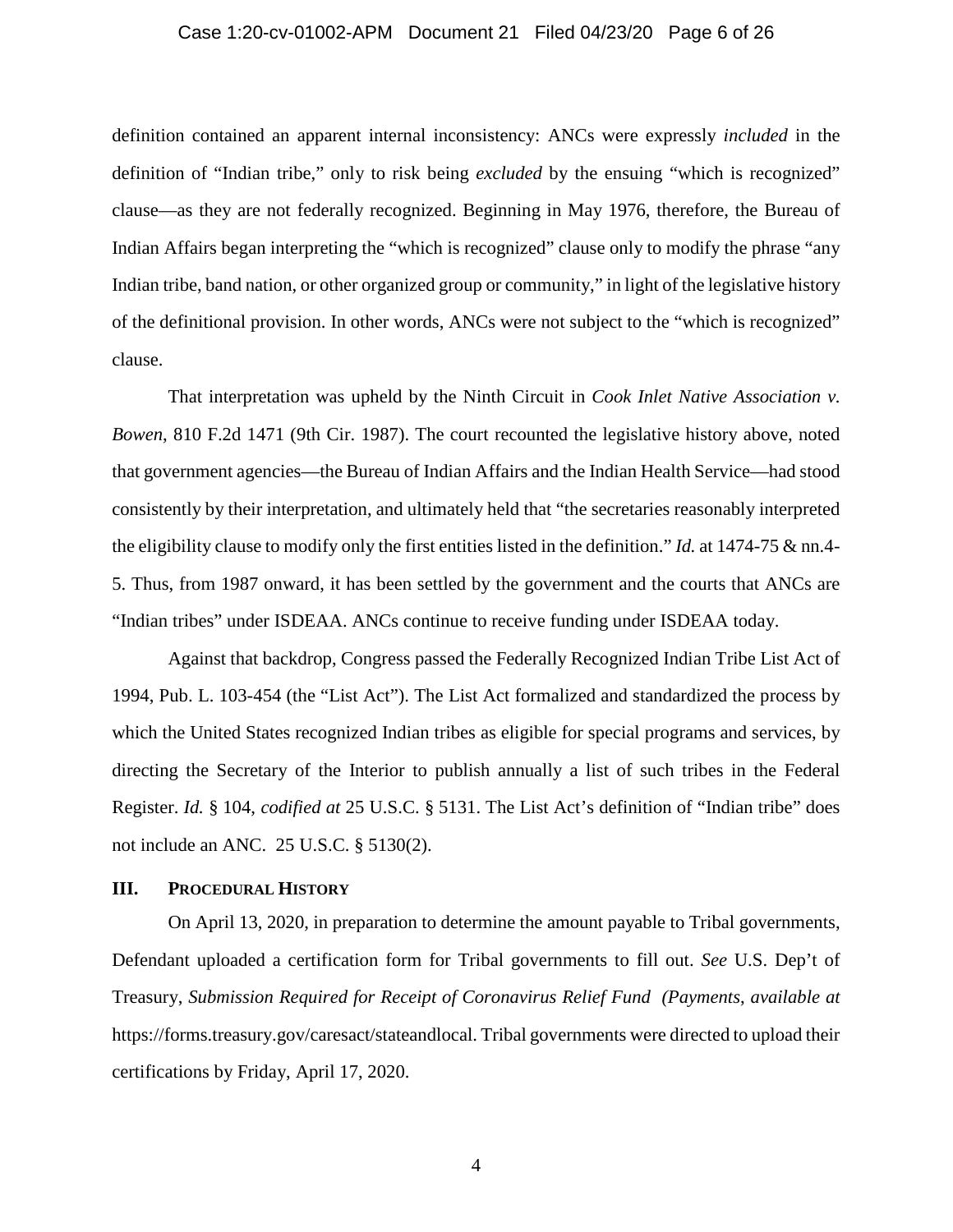#### Case 1:20-cv-01002-APM Document 21 Filed 04/23/20 Page 7 of 26

On April 17, 2020, Plaintiffs filed their Complaint, ECF No. 1, seeking declaratory and injunctive relief against Defendant Mnuchin, in his official capacity as Secretary of the Treasury. Plaintiffs allege, at bottom, that ANCs are not "Tribal governments" and are thus ineligible for payments from the Coronavirus Relief Fund. Am. Compl. ¶¶ 120-22. The sole count in Plaintiffs' Complaint alleges a violation of section 706(2) of the Administrative Procedure Act. *See Am.*  Compl. ¶ 119.

On April 20, 2020, Plaintiffs filed the instant Motion. Plaintiffs ask this Court to order Defendant to exclude ANCs from the payments under the Coronavirus Relief Fund and to disburse those payments "according to a reasonable formula consistent with the CARES Act," by April 26, 2020. *Chehalis* Mot. at 1-2.

On April 23, Defendant determined that ANCs would be eligible for payments from the Coronavirus Relief Fund.<sup>[6](#page-6-1)</sup> That determination reads, in pertinent part: "After consultation with the Department of the Interior, Treasury has concluded that Alaska Native regional and village corporations as defined in or established pursuant to the Alaska Native Claims Settlement  $Act<sup>7</sup>$  $Act<sup>7</sup>$  $Act<sup>7</sup>$  are eligible to receive payments from the Fund in the amounts to be determined by the Secretary of the Treasury. In determining the appropriate allocatiosn of payments to Tribal governments, Treasury intends to take steps to account for overlaps between Alaskan Native village membership and Alaska Native corporation shareholders or other beneficiaries."

#### **ARGUMENT**

<span id="page-6-0"></span>For the following reasons, Plaintiffs have not met their burden to obtain the extraordinary relief of a temporary restraining order of preliminary injunction. They cannot succeed on the merits, because it has been well understood for more than thirty years that "Indian tribe" under ISDEAA, and therefore under the CARES Act, has included ANCs. Plaintiffs cannot establish the prospect of irreparable harm from whatever diminution of funds they would receive under

<span id="page-6-1"></span><sup>6</sup> *Available at* https://home.treasury.gov/policy-issues/cares/state-and-local-governments.

<span id="page-6-2"></span><sup>7</sup> 43 U.S.C. § 1601 *et seq.*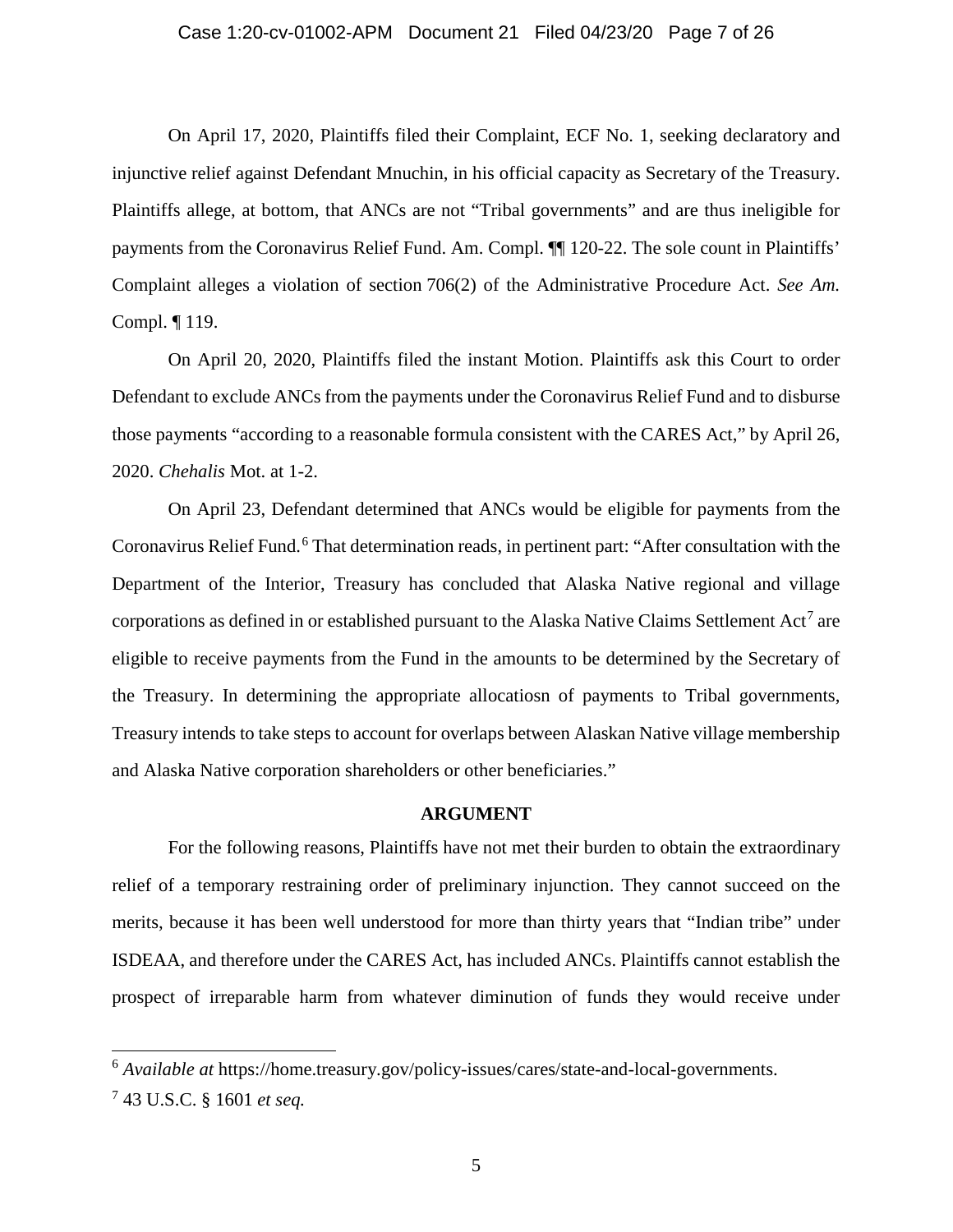#### Case 1:20-cv-01002-APM Document 21 Filed 04/23/20 Page 8 of 26

Defendant's, vice their, interpretation of the CARES Act. And the balance of equities tips against proscribing payments to expressly intended recipients of the Coronavirus Relief Fund. Their Motion should therefore be denied.

### <span id="page-7-0"></span>**I. STANDARD OF REVIEW**

"Injunctive relief, of the kind requested here, is an 'extraordinary and drastic remedy' that is 'never awarded as [a matter] of right.'" *Alphapointe v. U.S. Dep't of Veterans Affairs*, 416 F. Supp. 3d 1, 7 (D.D.C. 2019) (Mehta, J.) (quoting *Munaf v. Geren*, 553 U.S. 674, 689-90 (2008)) (citations and internal quotation marks omitted). A court may only grant such "extraordinary remedy . . . upon a clear showing that the plaintiff is entitled to such relief." *Id.* (quoting *Winter v. Nat. Res. Def. Council, Inc.*, 555 U.S. 7, 22 (2008) (citing *Mazurek v. Armstrong*, 520 U.S. 968, 972 (1997) (per curiam)). Specifically, a plaintiff must show that: (1) it "is likely to succeed on the merits"; (2) it "is likely to suffer irreparable harm in the absence of preliminary relief"; (3) "the balance of equities tips in [its] favor"; and (4) "an injunction is in the public interest." *Id.* (quoting Winter, 555 U.S. at 20 (citations omitted).

Courts in this Circuit traditionally have evaluated these four factors on a "sliding scale" if a "movant makes an unusually strong showing on one of the factors, then it does not necessarily have to make as strong a showing on another factor." *Alphapointe*, 416 F. Supp. 3d at 8 (quoting *Davis v. Pension Benefit Guar. Corp*, 571 F.3d 1288, 1291-92 (D.C. Cir. 2009)). *Winter*, however, called that approach into doubt and sparked disagreement over whether the "sliding scale" framework continues to apply, or whether a movant must make a positive showing on all four factors without discounting the importance of a factor simply because one or more other factors have been convincingly established. *Id.* This question remains undecided by the D.C. Circuit. *See Archdiocese of Washington v. Washington Metro. Area Transit Auth.*, 897 F.3d 314, 334 (D.C. Cir. 2018).

Finally, where a movant seeks mandatory injunctive relief, *i.e.*, an injunction that "would alter, rather than preserve, the status quo by commanding some positive act—the moving party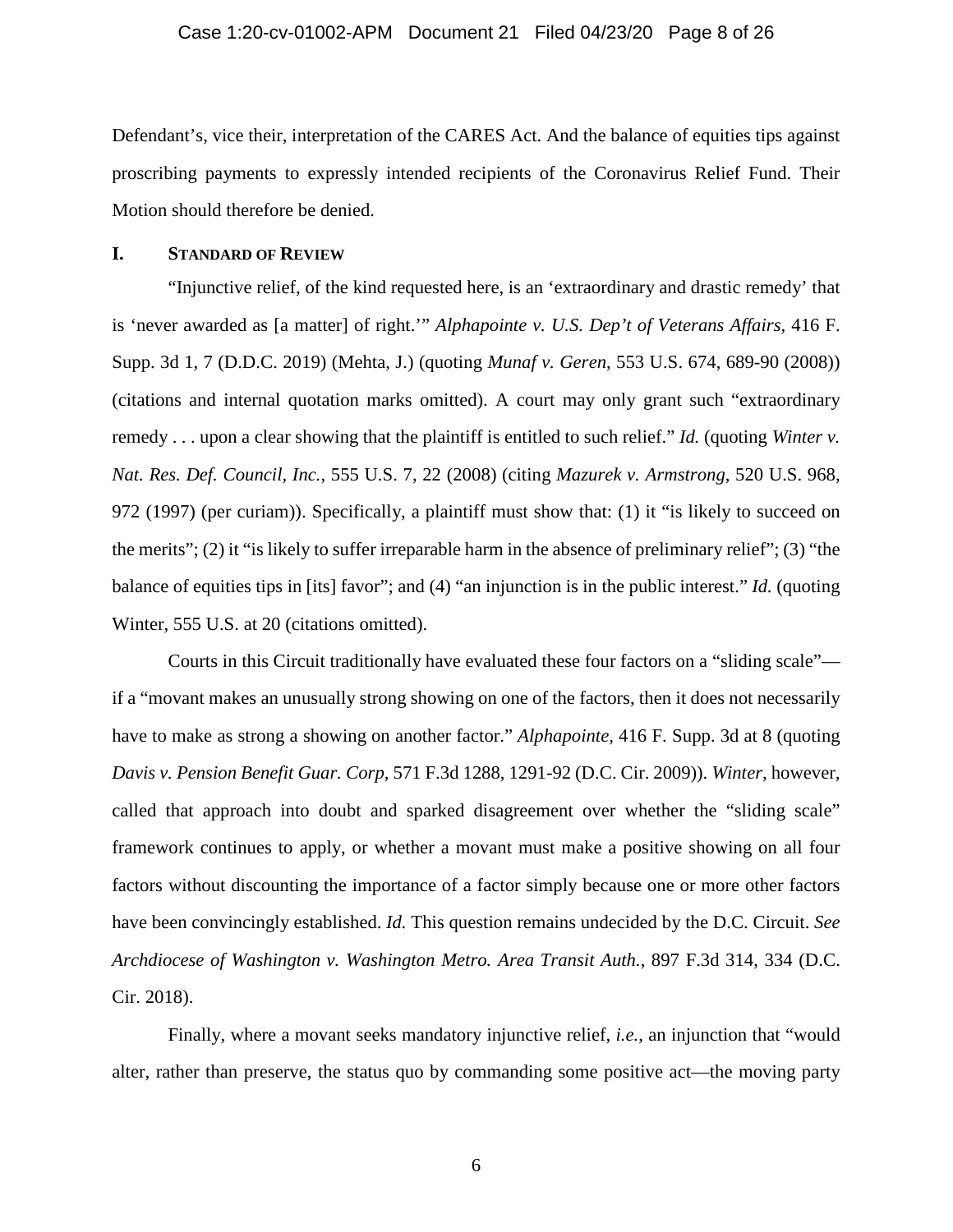must meet a higher standard than in the ordinary case by showing clearly that he or she is entitled to relief or that extreme or very serious damage will result from the denial of the injunction." *Elec. Info. Privacy Ctr. v. U.S. Dep't of Justice*, 15 F. Supp. 3d 32, 39 (D.D.C. 2014) (citations omitted); *see also Nat'l Conf. on Ministry to the Armed Forces v. James*, 278 F. Supp. 2d 37, 43 (D.D.C. 2003) ("A district court should not issue a mandatory preliminary injunction unless the facts and law clearly favor the moving party." (quotation omitted)).

## <span id="page-8-1"></span><span id="page-8-0"></span>**II. PLAINTIFFS HAVE FAILED TO MEET THE HIGH BURDEN FOR A TEMPORARY RESTRAINING ORDER OR PRELIMINARY INJUNCTION.**

#### A. **Plaintiffs Have Not Shown a Likelihood of Success on the Merits.**

The "most important factor" is "whether [Plaintiffs] have established a likelihood of success on the merits." *Aamer v. Obama*, 742 F.3d 1023, 1038 (D.C. Cir. 2014). The essence of Plaintiffs' sole count is that, under Title V of the CARES Act, ANCs do not qualify as "Tribal governments" and thus are not eligible for payments under the Coronavirus Relief Fund. Am. Compl. ¶ 120. Under *Skidmore v. Swift & Co.*, 323 U.S. 134, 140 (1944), Defendant's determination warrants deference to the extent it has the "power to persuade." *Id.* (quoting *Gonzales v. Oregon*, 546 U.S. 243, 256 (2006) (quoting *Skidmore*, 323 U.S. at 140)).

## **1. The amounts and manner of payments from the Coronavirus Relief Fund are committed to Defendant's discretion by law and are thus unreviewable.**

<span id="page-8-2"></span>The Executive's ongoing decisions about how to implement an emergency relief fund in the wake of "this unparalleled public health and economic crisis," is not properly subject to judicial oversight. In essence, Plaintiffs are asking this Court to second-guess the Executive Branch's timepressed determination about which Indian tribes qualify for payments intended to address a publichealth emergency. Given that the CARES Act places commits that decision with the Executive (*see* 42 U.S.C. § 801(c)(7) ("[T]he Secretary shall determine" the amount of the payments, which are to be made "in a manner as the Secretary determines appropriate"), this Court should not review the Executive's emergency determinations. *See Curran v. Laird*, 420 F.2d 122, 132 (D.C. Cir. 1969) (en banc) ("In time of stress and emergency our officials need freedom to act. Congress gave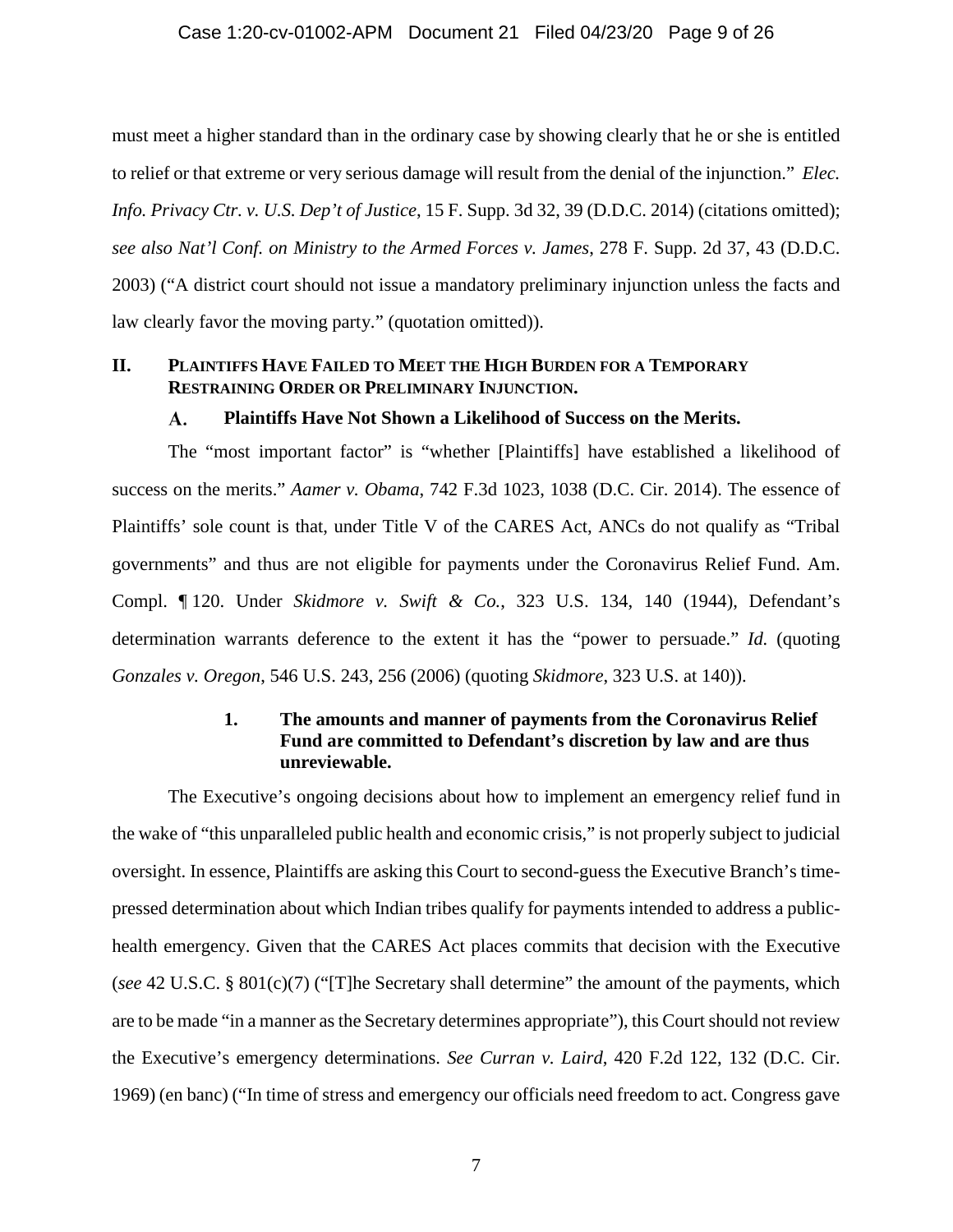#### Case 1:20-cv-01002-APM Document 21 Filed 04/23/20 Page 10 of 26

the Executive such freedom in relation to the [program at issue]."); *see also Bd. of Trade v. Commodity Futures Trading Comm'n*, 605 F.2d 1016, 1023 (7th Cir. 1979) ("The fact that the Commission is authorized by Congress to take emergency action is, in itself, a suggestion of Congressional intent to commit such actions to the Commission's discretion.").

While the CARES Act provides no private cause of action to challenge Defendant's determination of payment amounts or the manner of payment, it does specifically charge the Treasury Department Inspector General with "oversight authority" and "recoupment" responsibilities. 42 U.S.C. § 801(f). The fact that Congress specified a means for enforcement of the statutory provisions—means which are Executive, not Judicial, in nature—is evidence that Congress did not intend judicial oversight of the manner in which the funds are distributed. *Curran*, 420 F.2d 122; *Bd. of Trade*, 605 F.2d 1016.

<span id="page-9-0"></span>Thus, this APA claim is precluded because the Executive's decisions about how best to implement § 1342 are "committed to agency discretion by law." 5 U.S.C. § 701(a)(2).

## **2. Alaska Native Corporations qualify as Tribal governments, eligible for payments under Title V of the CARES Act.**

Even if this Court were to conclude that it has the ability to review Defendant's decision, after consultation with the Department of the Interior, about the proper manner in which to distribute the funds, Congress's deferential grant of decision-making authority to those agencies with the expertise on the issues at hand warrants deference from this Court. Indeed, in light of the longstanding history interpreting the ISDEAA definitional provision, no other interpretation of the CARES Act could be warranted.

## **a) ANCs are properly recognized as "Indian tribes" under the CARES Act.**

Payments from the Coronavirus Relief Fund are made to Tribal governments. But because a "Tribal government" is defined as "the recognized governing body of an Indian tribe," *id.*  § 801(g)(5), the primary question is whether an ANC is an "Indian tribe" under the CARES Act. As plaintiffs correctly note, "[i]n construing statutes, 'we must, of course, start with the assumption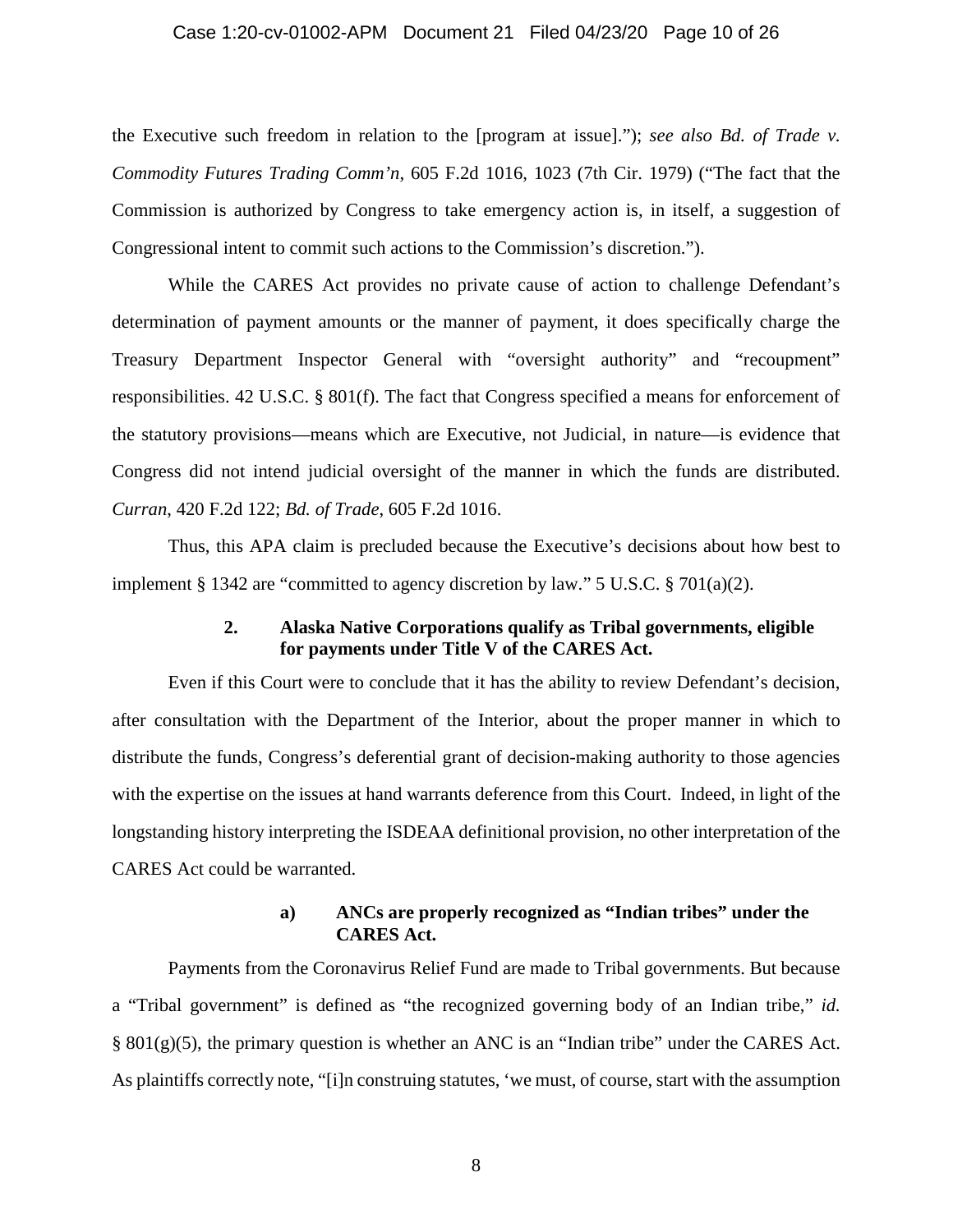#### Case 1:20-cv-01002-APM Document 21 Filed 04/23/20 Page 11 of 26

that the legislative purpose is expressed by the ordinary meaning of the words used.'" *Chehalis*  Mot. at 27 (citing *I.N.S. v. Elias-Zacarias*, 502 U.S. 478, 482 (1992); *Richards v. United States*, 369 U.S. 1, 9 (1962)).

"Indian tribe" under the CARES Act "has the meaning given that term in section 4(e) of [ISDEAA]." 42 U.S.C.  $\S 801(g)(1)$ . As noted in the Background section above, ISDEAA's definition of "Indian tribe" has a particular and storied meaning. *Bowen*, 810 F.2d at 1474-75 & nn.4-5. The statute defines "tribe" as any tribe, band, nation, or other organized group or community, including any Alaska native village or ANC established under ANCSA," but then adds "which is recognized as eligible for the special programs and services provided by the United States to Indians because of their status as Indians." 25 U.S.C. § 5304(e).<sup>[8](#page-10-0)</sup>

Absent the "which" clause of the above definition, no one could dispute that ISDEAA's definition of "Indian tribe" expressly includes ANCs. However, Plaintiffs argue that for an ANC to qualify as an Indian Tribe, it must satisfy the "which" clause—*i.e.*, be "recognized as eligible for the special programs and services provided by the United States." *Chehalis* Mot. at 16-17 (citing 25 U.S.C. § 5304(e)). But immediately after this definition was passed in 1975 as part of the ISDEAA, the Bureau of Indian Affairs ("BIA") interpreted the "which" clause *not* to apply to ANCs—*i.e.*, that they need not satisfy the recognition clause. Again, that was due to the legislative history and how the native corporations were later added to the definition of "Indian tribe." *Bowen*, 810 F.2d at 1474-75 & nn.4-5.

That interpretation was challenged and litigated in federal court. But the Ninth Circuit upheld that interpretation as reasonable, *id.*, and it has stood ever since. *See, e.g.*, *Cook Inlet Treaty Tribes v. Shalala*, 166 F.3d 986, 988 (9th Cir. 1999); *Central Council of Tlingit and Haida Indian Tribes v. Chief Branch of. Justice Svs., Bureau of Indian Affairs,* 26 IBIA 159, 163 (1994). [9](#page-10-1) In

<span id="page-10-0"></span><sup>8</sup> Calling ANCs "state-chartered corporations" is thus misleading. *Chehalis* Mot. at 19. ANCs are specifically referenced in the *federal* definition of an "Indian tribe." 25 U.S.C. § 5304(e).

<span id="page-10-1"></span><sup>9</sup> *See also Ukpeagvik Inupiat Corp. v. HHS*, No. 3:13-CV-00073-TMB, 2013 WL 12119576, at \*2 & n.21 (D. Ala. May 20, 2013).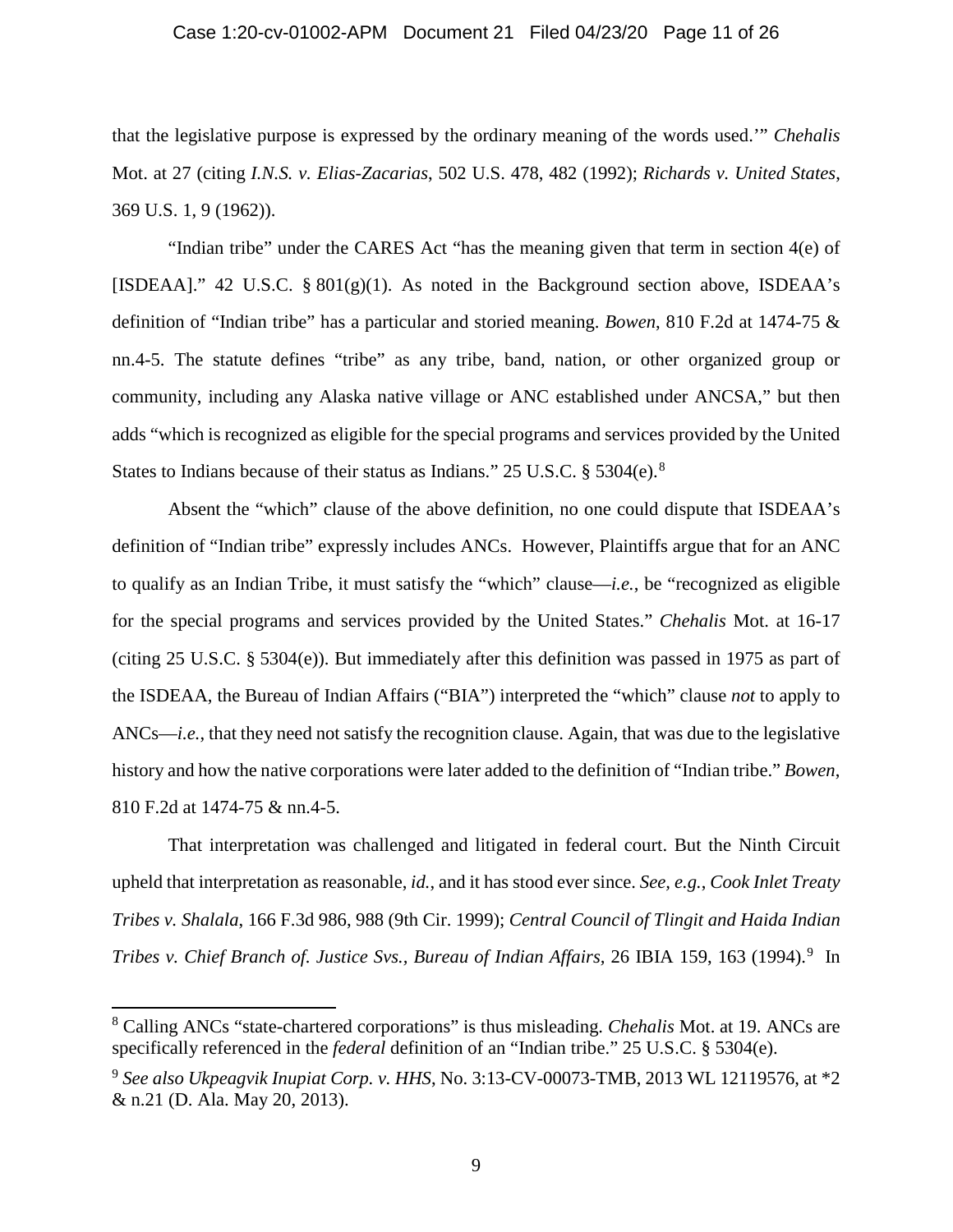fact, ANCs to this day are eligible for, and continue to receive, funding under ISDEAA.

Neither the government's interpretation nor *Bowen*'s holding was disturbed when the List Act was passed seven years later. *Contra Chehalis* Mot. at 20-21 ("The List Act changed all of that[.]"). Under that Act, the Secretary of the Interior is to "publish in the Federal Register a list of all Indian tribes which the Secretary recognizes to be eligible for the special programs and services provided by the United States to Indians because of their status as Indians." 25 U.S.C. § 5131(a). But because the List Act did not amend ISDEAA's definition of "Indian tribe," it did not change the express inclusion of ANCs within the definition. Indeed, the List Act simply adopted an altogether separate definition of "Indian tribe" for the Secretary to use when publishing the annual list of tribes "eligible for the special programs and services provided by the United States to Indians because of their status as Indians." Because ANCs are "Indian tribes" under ISDEEA without regard to whether they are eligible for such services, the List Act's definition changed nothing. Accordingly, the Ninth Circuit continued to recognize ANCs as Indian tribes under ISDEAA, citing *Bowen*, even after the List Act was passed. *Cook Inlet Treaty Tribes*, 166 F.3d at 988.

Plaintiffs' argument that the most recent list of 574 Indian tribes "*does not include* any Alaskan Native regional or village *corporations*" is likewise beside the point. *Chehalis* Mot. at 18- 19. This was not a policy determination by Interior; ANCs were never subject to the recognition clause or to the List Act to begin with. And that different treatment makes sense in light of the differing purposes of the statutes. The List Act is meant to standardize which tribes are "eligible for the special programs and services provided by the United States to Indians because of their status as Indians." 25 U.S.C. § 5131. Those programs and services are codified in Title 25 of the U.S. Code. The CARES Act, of course, is codified as Subchapter VI of the Social Security Act in Title 42. Because Social Security is not a program or service provided to Indians *because of their status as Indians*, it would be implausible to think that the List Act must be construed to limit the universe of tribes that can be recognized for those benefits.

While Plaintiffs suggest that Defendant's interpretation makes a surplusage of the recognition clause—a suggestion that is contradicted by the Ninth Circuit's conclusion in *Bowen*—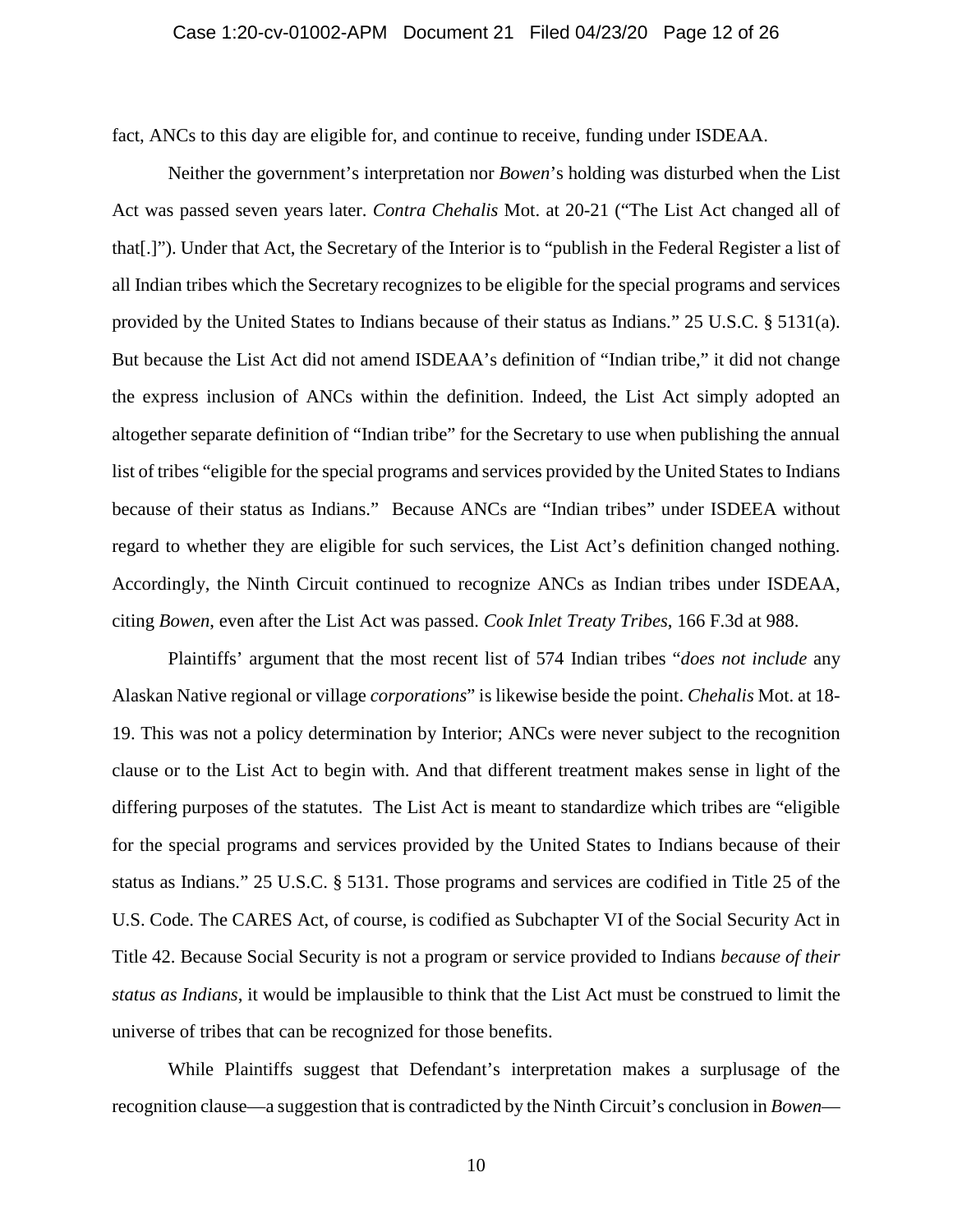#### Case 1:20-cv-01002-APM Document 21 Filed 04/23/20 Page 13 of 26

Plaintiffs' interpretation would make a surplusage of everything else. That is, they read ISDEAA's definition as follows: "'Indian tribe' means any[one] . . . recognized as eligible for the special programs and services provided by the United States to Indians because of their status as Indians[.]" *Compare* 25 U.S.C. § 5304(e). The intervening words would be meaningless, in Plaintiffs' view. As the *Bowen* court did, this Court must recognize and give effect to each word in the statute. In this case, that requires interpreting the recognition clause as only applicable to then non-ANC tribes.

There would have been far easier means for Congress to have achieved the goal that Plainitffs suggest. Instead of incorporating ISDEAA's definition of "Indian tribe" in the CARES Act, Congress would have simply incorporated the List Act's definition, which excludes ANCs. Or Congress could have referred directly to Interior's most recent list, which was published in January. Or Congress could have just said "federally recognized," as Plaintiffs do throughout their motion. But Congress did none of those. The only plausible reason to incorporate ISDEAA's broader definition of "Indian tribe," instead of the narrower definitional list prescribed by Interior under the List Act, is that Congress intended the recipients of the Coronavirus Relief Fund to be broader than those 574 tribes.

## **(1) "The context surrounding Title V" does not support Plaintiffs' reading of the statute and cannot, in any event, surmount the plain text.**

The Court need go no further, as the plain language of the CARES Act, by incorporating the plain language of ISDEAA, defines "Indian tribe" to include ANCs. *Accord Chehalis* Mot. at 16 ("In statutory construction, we begin 'with the language of the statute.'") (quoting *Barnhart v. Sigmon Coal Co.*, 534 U.S. 438, 450 (2002)). While contextual arguments cannot overcome a statute's plain meaning, those arguments fail on their own terms.

Plaintiffs argue that ANCs do not "fit seamlessly" into Title V because "other titles of the Act provide relief tailored to businesses." *Chehalis* Mot. at 27. But even assuming that Congress could not have reasonably provided two avenues of relief for an entity in the CARES Act,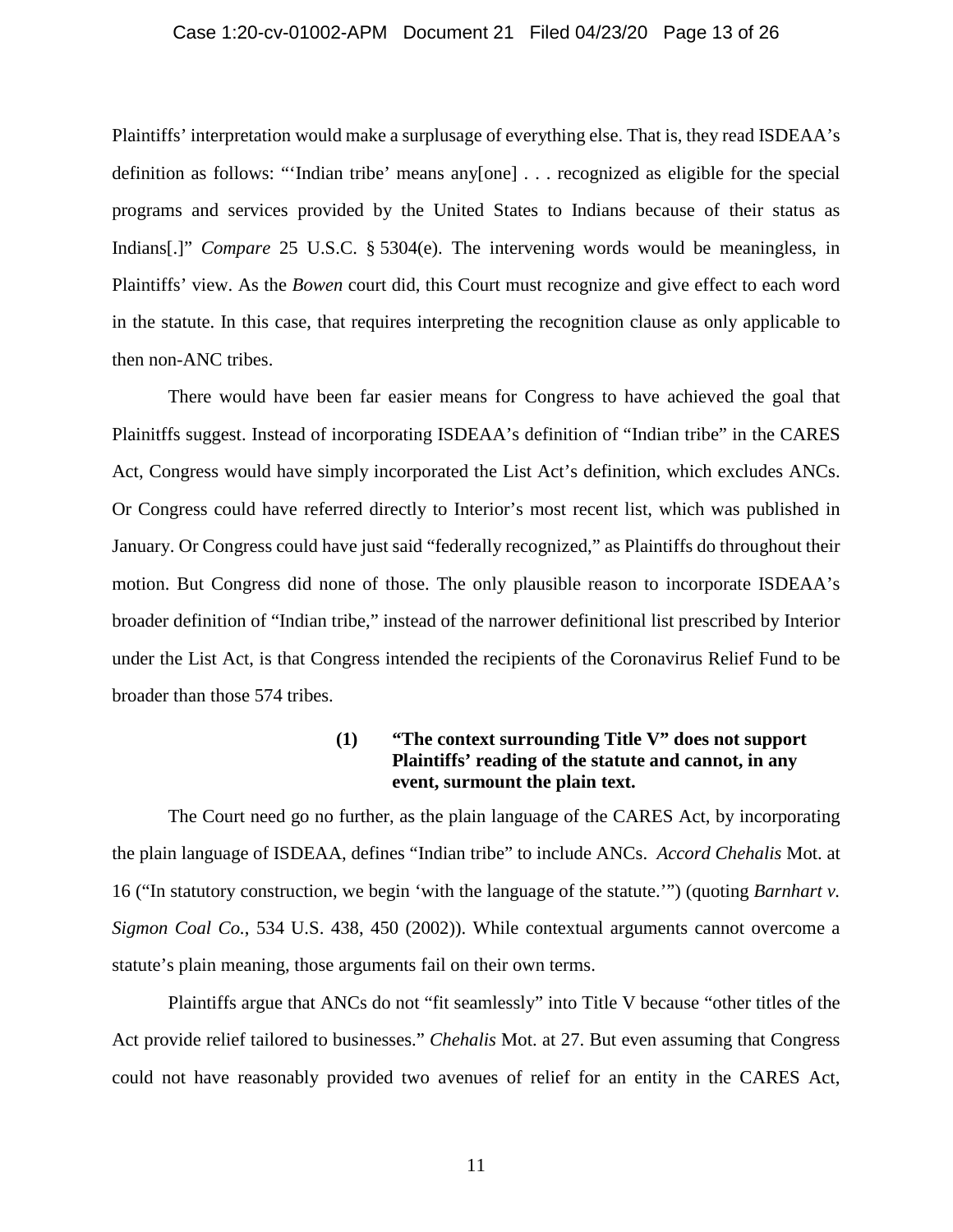#### Case 1:20-cv-01002-APM Document 21 Filed 04/23/20 Page 14 of 26

Plaintiffs' argument assumes incorrectly that there is a clean dividing line between government and business operations. Indeed, Plaintiffs Tulalip Tribes itself claims to fund 92% of its governmental services "from tribal business revenues." *Chehalis* Mot. at 31-32. Yet it claims entitlement to Title V funds. Conversely, the GAO found in a 2012 study that Regional Corporations provide a host of "nonmonetary benefits" to native communities, including employment opportunities; cultural preservation; land management; economic development; and advocacy on behalf of Alaska Natives and their communities. GAO, *Regional Alaska Native Corporations: Status 40 Years after Establishment, and Future Considerations* (2012). And, as discussed previously, ANCs are not precluded from seeking funding under ISDEAA simply because they are incorporated as a business entity. Clearly, then, Title V eligibility cannot turn on whether the recipient is engaged in profitable businesses.<sup>[10](#page-13-0)</sup>

Plaintiffs also include two floor statements from the three-hour debate held by the House of Representatives on March 27, 2020, before the passage of the CARES Act. *See Chehalis* Mot. at 28. "[F]loor statements by individual legislators rank among the least illuminating forms of legislative history," and the statements relied on by plaintiffs demonstrate why. *Trump v. Hawaii*, 138 S. Ct. 2392, 2413 (2018) (quoting *NLRB v. SW General, Inc.*, 137 S. Ct. 929, 943 (2017)). Mr. Gellego's statement sheds no light on the question before the court, as he merely uses the same term ("governments") as the CARES Act itself. And although Mr. Joyce noted in passing "the Federal Government's unique government-to-government relationship with Indian Tribes," *Chehalis* Mot. at 28, that statement was made in the entirely separate context of whether to fund tribes directly or through the States. Tribes that have a government-to-government relationship with the United States are of course included in the government's interpretation, so the statement does nothing to suggest (contrary to the statute's plain language) that ANCs are to be excluded

<span id="page-13-0"></span> $10$  For the same reason, Plaintiffs gain little by touting the billions in revenues generated by ANCs, or describing them as "some of the largest corporations in Alaska." *Chehalis* Mot. at 10. States that are even larger will still receive payments from the same fund.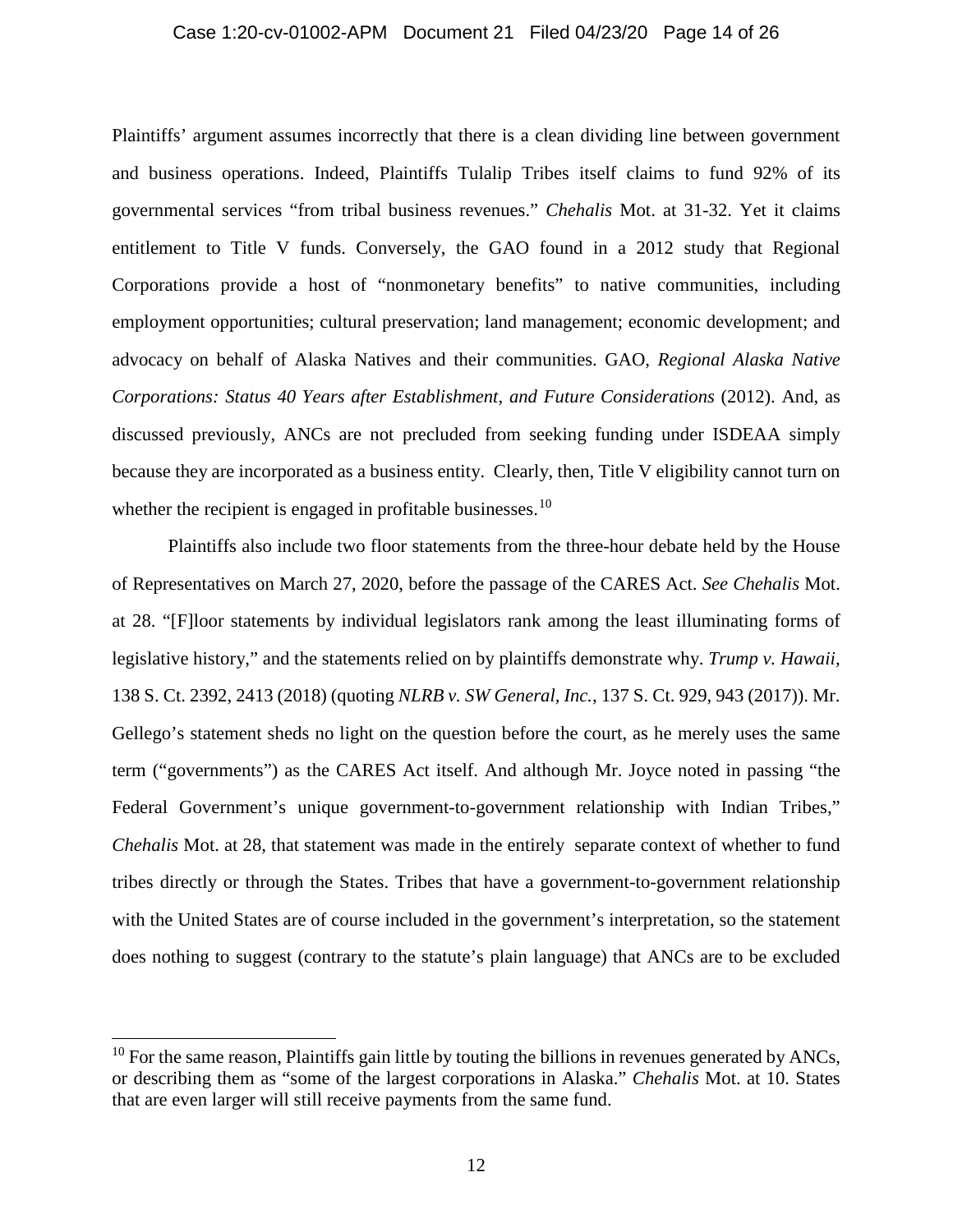from the available funding.<sup>[11](#page-14-0)</sup>

## **(2) Plaintiffs offer no case for their contra-textual position that ANCs are not "Indian tribes" under ISDEAA.**

Plaintiffs offer no caselaw for the proposition that ANCs are not "Indian tribes" as defined by ISDEAA. They cite *Alaska v. Native Village of Venetie Tribal Government*, 522 U.S. 520, 534 (1998), but that case did not opine on the qualification of ANCs as "Indian tribes." Instead, it held that land transferred to ANCs under ANCSA was not "Indian country" as defined in another statute, 18 U.S.C. § 1151(b). *Village of Venetie*, 522 U.S. at 532-34.

Plaintiffs cite a legal brief filed by the government in *Ukpeagvik Inupiat Corporation v. U.S. Department of Health & Human Services*, No. 3:13-cv-00073-TMB, 2013 WL 12119576 (D. Ala. May 20, 2013). *See Chehalis* Mot. at 24. But even if the government took the position that the plaintiff ANC in that case was "eligible to enter into a self-determination contract with the HIS," though it had never been "a federally recognized tribe," *id.*, that is consistent with Defendant's position here. For that reason, Defendant does not deny that the ANC in *Ukpeagvik Inupiat Corporation* would have needed an authorizing resolution from a tribal village. *See Chehalis* Mot. at 24. That is perfectly consonant with ISDEAA's definitional provision and Defendant's position in this case.

The balance of Plaintiffs' cases are even less relevant. *See, e.g.*, *Chehalis* Mot. at 25 (citing *Native Vill. of Venetie I.R.A. Council v. Alaska*, 944 F.2d 548, 550-52 (9th Cir. 1991)). The question in that case was whether a native village could invoke federal jurisdiction under 28 U.S.C. § 1362, which allows "any Indian tribe or band with a governing body duly recognized by the Secretary of the Interior" to sue. Plaintiffs emphasize the wrong words in the statute. *See Chehalis* 

<span id="page-14-0"></span><sup>&</sup>lt;sup>11</sup> Plaintiffs' argue that "nowhere does the legislative history of Title V even hint that Congress intended to provide Title V relief funds to ANCs." *Chehalis* Mot. at 28. That is both misleading, since there is no written legislative history, and irrelevant, since, "The starting point for interpretation of a statute is the language of the statute itself." *Chehalis* Mot. at 28 (quoting *Kaiser Aluminum & Chem. Corp. v. Bonjorno*, 494 U.S. 827, 835 (1990); *Consumer Product Safety Comm'n v. GTE Sylvania, Inc.*, 447 U.S. 102, 108 (1980)). In this case, the relevant statute expressly *includes* ANCs.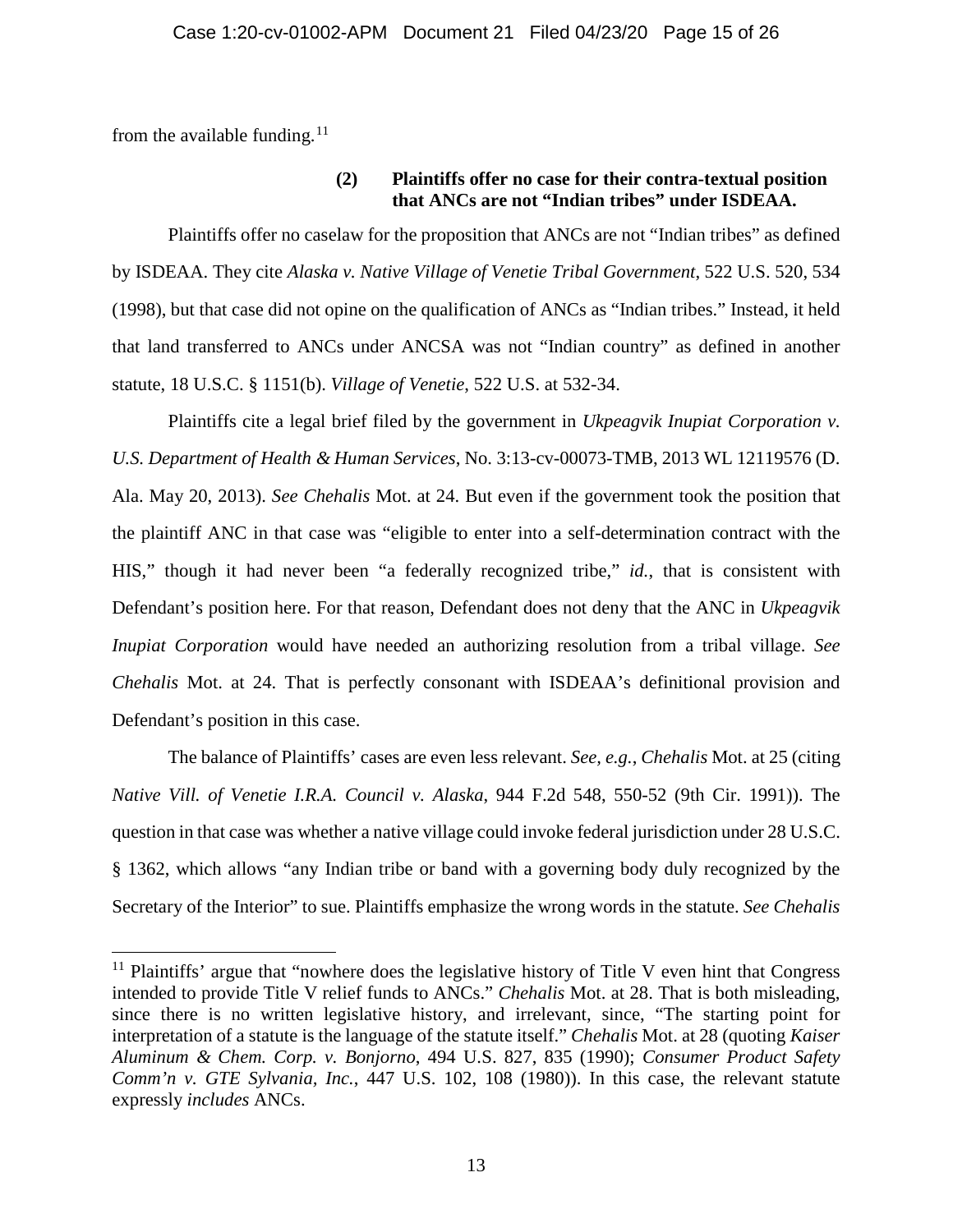#### Case 1:20-cv-01002-APM Document 21 Filed 04/23/20 Page 16 of 26

Mot. at 25 ("any Indian tribe or band with a *governing body duly recognized* by the Secretary of the Interior"). The key phrase is instead ". . . *by the Secretary of the Interior*." That qualifier is notably absent from the CARES Act definition, which does not require the "governing body" to be "recognized" by any particular authority. Thus, even if ANCs cannot invoke Section 1362, that does not make them ineligible for the Coronavirus Relief Fund.

Plaintiffs similarly overstate *Seldovia Native Ass'n v. Lujan*, 904 F.2d 1335, 1350 (9th Cir. 1990). The Ninth Circuit there observed "that eleventh amendment immunity does not apply to suits brought by Native Alaskans against the State of Alaska," but held that the ANC in that case was, unlike a native village, "not a non-foreign governmental unit." 904 F.2d at 1350. But Title V of the CARES Act does not prescribe payments to non-foreign governmental units; it provides payments for recognized governing bodies of Indian tribes. As with federal jurisdiction under 28 U.S.C. § 1362, the fact that ANCs may be barred by the 11th Amendment from suing States does not mean that are not "Indian tribes" as defined by ISDEAA, which specifically includes them.

In *Pearson v. Chugach Government Services Inc.*, 669 F. Supp. 2d 467, 469 n.4 (D. Del. 2009) and *Aleman v. Chugach Support Servs., Inc.*, 485 F.3d 206, 213 (4th Cir. 2007), *see Chehalis*  Mot. at 26, the question was whether ANCs qualified under Title VII's exemption of "Native American tribes" from the term "employer." *Pearson*, 669 F. Sup. 2d at 470. "The purpose of the tribal exemption is tribal self-governance and economic development," and the Supreme Court had already declared it a "narrow context." *Id.* at 471. That is not the purpose of the CARES Act, however, so disqualification from the one hardly spells disqualification from the latter.

Ultimately, these cases all come from irrelevant contexts—whether federal jurisdiction statutes, the 11th Amendment, or Title VII. None of them bears on the question whether ANCs are "Indian tribes" as that term is defined by ISDEAA, let alone what the meaning of that definition is when incorporated into the CARES Act.<sup>[12](#page-15-0)</sup> And while there is little reason to think that the rationales for the foregoing contexts can be transplanted into ISDEAA or the CARES Act, there

<span id="page-15-0"></span><sup>12</sup> As noted above, the government's legal brief in *Ukpeagvik Inupiat Corporation*, not adopted or addressed in that opinion, is entirely consistent with its position here.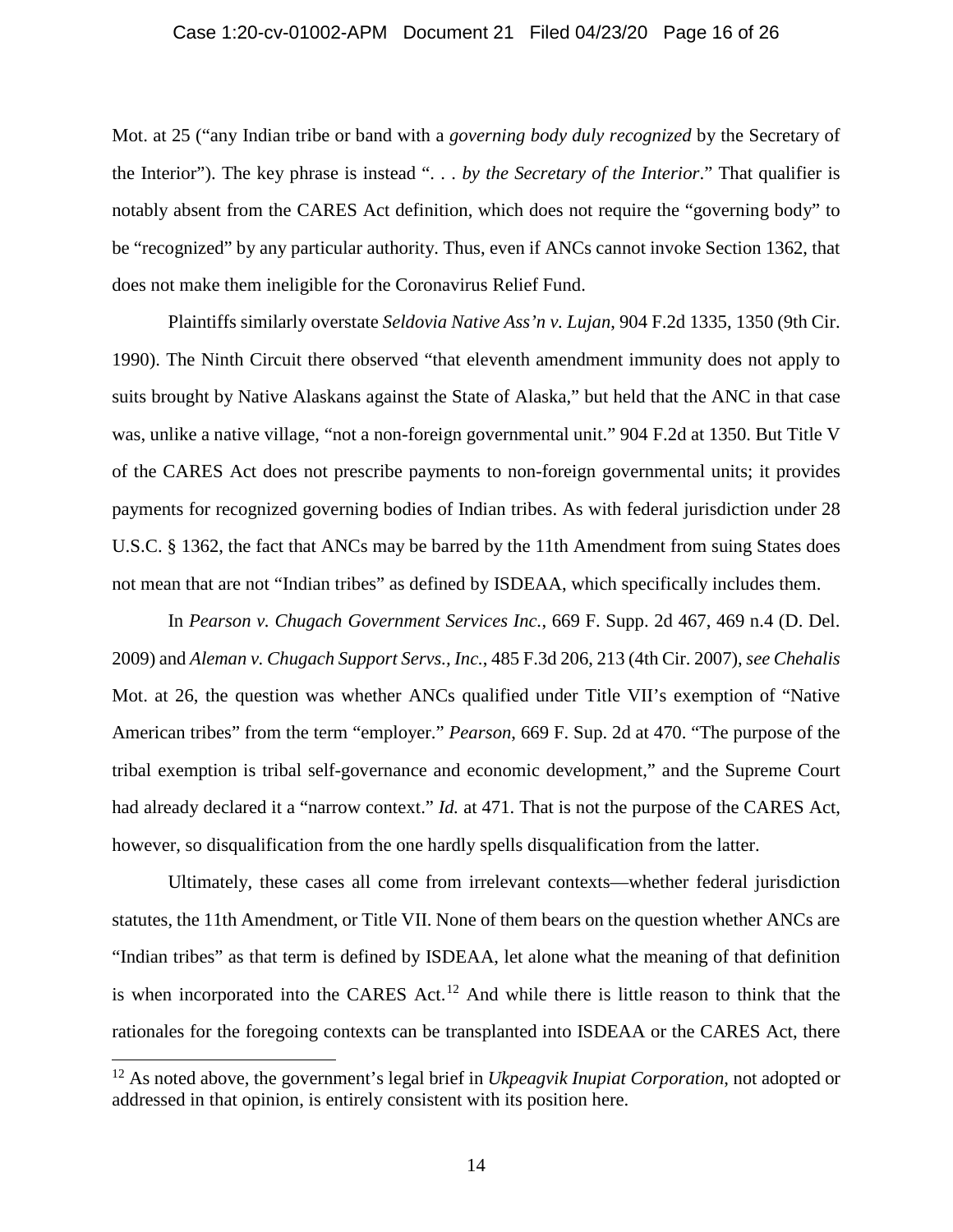is no need to delve into underlying rationales because the statute expressly includes ANCs. *See* 25 U.S.C. § 5304(e). ISDEAA has been the law for more than forty years; that Plaintiffs cannot find a single case holding that ANCs are not "Indian tribes" under ISDEAA is telling, at the least.

### **(3) None of Plaintiffs' policy arguments is availing.**

Unable to explain why ANCs should be excluded from a definition that expressly includes them, and unable to muster apposite caselaw, Plaintiffs turn to policy arguments, which cannot overcome the plaint language of the CARES Act. None of Plaintiffs' policy arguments suffices.

First, Plaintiffs suggest repeatedly that, because ANCs are "for-profit," they cannot be "Tribal governments" eligible for payments under the act. Am. Compl. ¶¶ 2, 96, 112. But that argument overlooks that Village Corporations can, under ANCSA, be "for profit or nonprofit." 43 U.S.C. § 1602(j). Nothing in ISDEAA's definition of "Indian tribe" distinguishes between forprofit and nonprofit ANCs—they are both included. Nor is there reason to think that the CARES Act, which appropriates tens of billions of dollars to for-profit business around the country, was intended to fund nonprofits only.

Second, Plaintiffs warn that Defendant's interpretation of the CARES Act might allow Alaska tribes to "double dip" or "triple dip," because some ANCs are "closely affiliated" with native villages. *Chehalis* Mot. at 35 n.27. That argument assumes that Defendant would not account for these affiliations in its allocation. But the \$8 billion is not to be divvied up on a flat, per-tribe basis. 42 U.S.C. § 801(c)(7). And of course, any payments must be used to cover costs necessitated by COVID-19, unaccounted for by the governing body's most recent budget, and incurred between March 1, 2020, and December 30, 2020. 42 U.S.C. § 801(d). There is little fear, therefore, that the Coronavirus Relief Fund would become an all-purpose subsidy. Recognizing concerns about "double-dipping," however, Defendant has said in its final decision: "In determining the appropriate allocation of payments to Tribal governments, Treasury intends to take steps to account for overlaps between Alaskan Native village membership and Alaska Native corporation shareholders or other beneficiaries."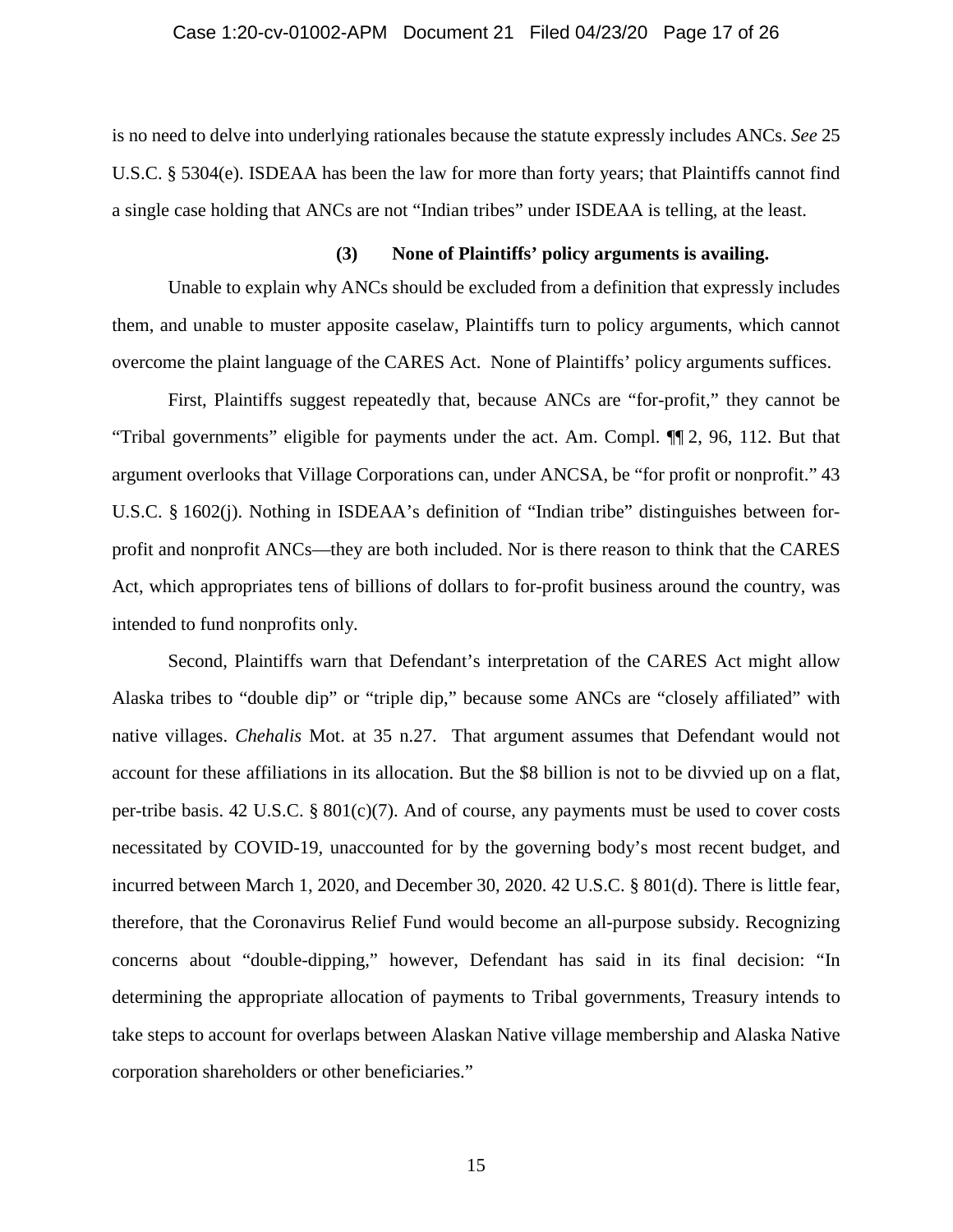#### Case 1:20-cv-01002-APM Document 21 Filed 04/23/20 Page 18 of 26

Third, Plaintiffs suggest that, because ANC shareholders may include non-Indians, the CARES Act should be read to exclude ANCs. *Chehalis* Mot. at 7, 26 (citing 43 U.S.C. §§ 1606(f),  $(h)(2)$ , and  $(h)(3)(d)$ ). But they greatly exaggerate the ANCSA provisions they cite. Section 1606(f) merely says that Regional ANCs shall be managed by a board of directors. And while Section 1606(h) contemplates the possibility of "a person not a Native" owning stock in a Regional ANC, the cited subsections provide that Regional ANCs have the statutory right to *buy back* those shares at fair market value, *id.* § 1606(h)(2)(B); the fact that stock inherited by non-Natives does *not* carry voting rights, *id.*; that Regional ANCs may *deny voting rights* to any holder of Replacement Common Stock who is not a Native or a descendent of a Native, *id.*   $§ 1606(h)(3)(D)(i);$  and that Regional ANCs may give "the first right of purchase" to a shareholder's immediate family members *who are Natives*, *id.* § 1606(h)(3)(D)(ii). While Plaintiffs paint a picture of ANCs as non-Indian-controlled conglomerates, the truth is that there remains a significant overlap between the members of a village and an affiliated corporation. Given the abiding feature of Native control of the ANCs, it is hardly unreasonable for Defendant to think that they would qualify under the CARES Act set-aside for Indian tribes.

Despite Plaintiffs' textual, contextual, jurisprudential, and policy arguments to the contrary, there is little doubt that ANCs qualify as "Indian tribes" under ISDEAA and the CARES Act. Plaintiffs are unlikely to succeed in proving otherwise.

## **b) ANCs have "Tribal governments" under the CARES Act.**

Plaintiffs argue that, even if an ANC is an "Indian tribe" under the CARES Act, it does not have a "Tribal government" eligible for payments under the Coronavirus Relief Fund. *Chehalis*  Mot. at 21-24; *see* 42 U.S.C. § 801(g)(5) (defining "Tribal government" as "the recognized governing body of an Indian Tribe").

As an initial matter, these should not be read as two independent requirements. That is, a beneficiary of the Fund need not demonstrate both that it is an "Indian tribe" and also that it has a recognized governing body. After all, the phrase "Tribal government" is defined in the CARES

16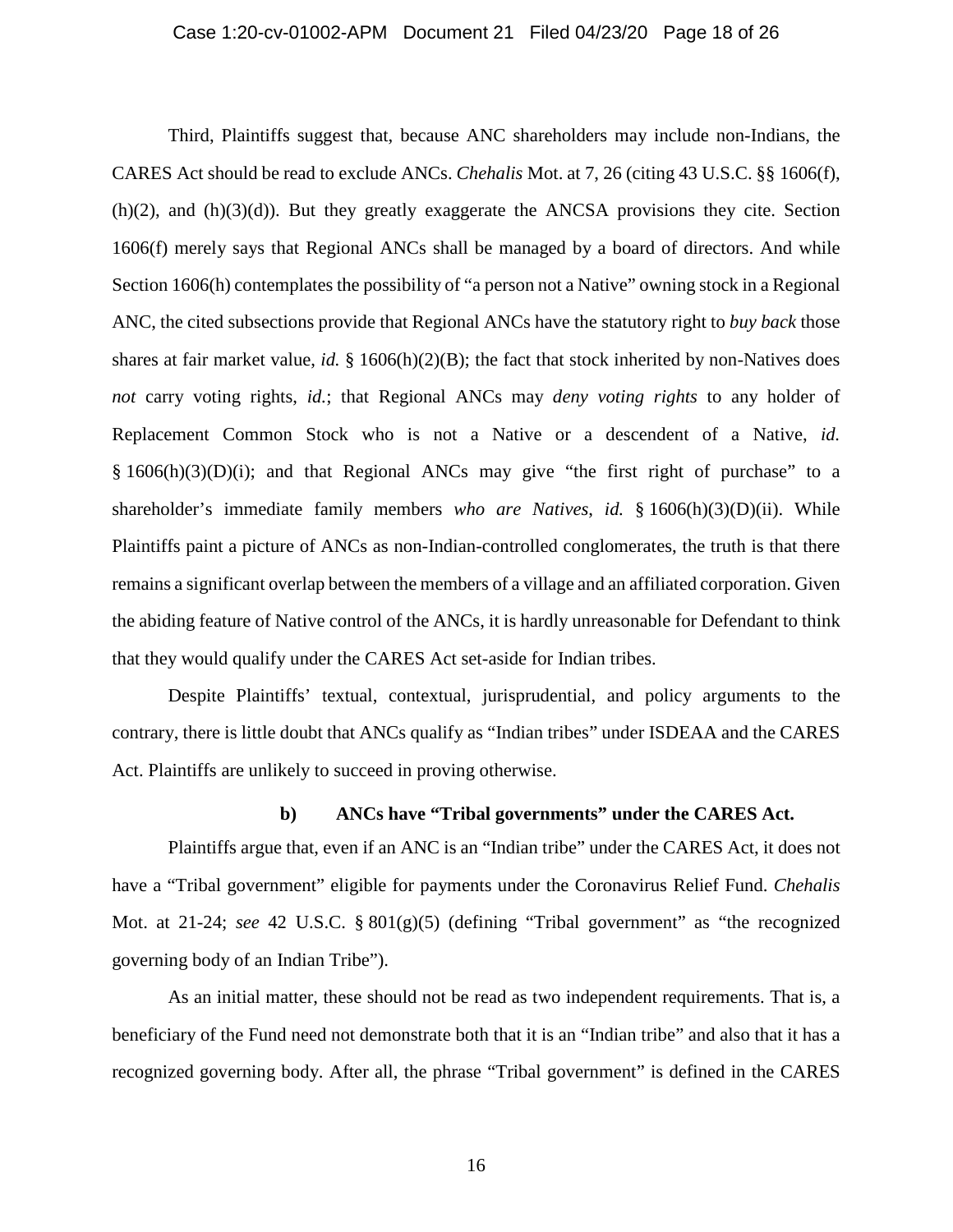### Case 1:20-cv-01002-APM Document 21 Filed 04/23/20 Page 19 of 26

Act to be "the recognized governing body of an Indian Tribe," and the definition of "Indian Tribe" then incorporates the ISDEAA definition. 42 U.S.C. § 801(g). So the meaning of Tribal government still relies on the ISDEAA definition.

The only additional interpretive importance of the phrase "Tribal government" is therefore to specify the entity to whom payments would be made. To leave it at "Indian tribe" would doubtless have invited litigation, as parties often dispute just *who* or *what* is "the tribe" for the purposes of government benefits.<sup>[13](#page-18-0)</sup>

This reading also best explains the sole reference to "Indian tribes" in Title V of the CARES Act. *See* 42 U.S.C. § 801(c)(7). By directing Treasury to consult with Interior and "Indian tribes," *id.*, instead of "Tribal governments," Congress freed up the Tribes to consult through whatever delegates or representatives they saw fit, and ensured that these "consultation[s]," were not delayed for unavailability of the recognized governing bodies. It also allowed tribes to consult jointly through a third party—*e.g.*, an inter-tribal consortium—that could not have called itself "the recognized governing body" of each represented tribe.

Plaintiffs' argument to the contrary is largely tautological. They posit that, because ANCs "do not govern" and "do not provide government services," they do not have "recognized governing bodies." Am. Compl. ¶ 98. But Plaintiffs offer no authority for this argument.

They argue that the CARES Act definition of Tribal government "echoes [the definition of that phrase in] ISDEAA," *Chehalis* Mot. at 21, and make several arguments accordingly. But that is a faulty premise, as Congress imported to the CARES Act ISDEAA's definition of "Indian tribe" but *not* its definition of "Tribal government." 42 U.S.C. § 801(g)(5). Indeed, the definitional subsection of the phrase in the CARES Act references no other statute, and instead simply provides

<span id="page-18-0"></span><sup>13</sup> *See, e.g.*, *Cayuga Nation v. Bernhardt*, 374 F. Supp. 3d 1, 5 (D.D.C. 2019); *Cal. Valley Miwok Tribe v. Jewell*, 5 F. Supp. 3d 86 (D.D.C. 2013) (noting that the Department suspended the tribe's ISDEAA contract in light of an unresolved leadership dispute); *Alturas Indian Rancheria and Wendy Del Rosa v. Pac. Reg' Dir., Bureau of Indian Affairs*, 64 IBIA 236 (2017); *Picayune Rancheria of the Chukchansi Indians v. Pac. Reg'l Dir., Bureau of Indian Affairs*, 62 IBIA 103 (2016) (dismissing challenges to a decision by Pacific Regional Director to recognize on an interim basis the last undisputed tribal council).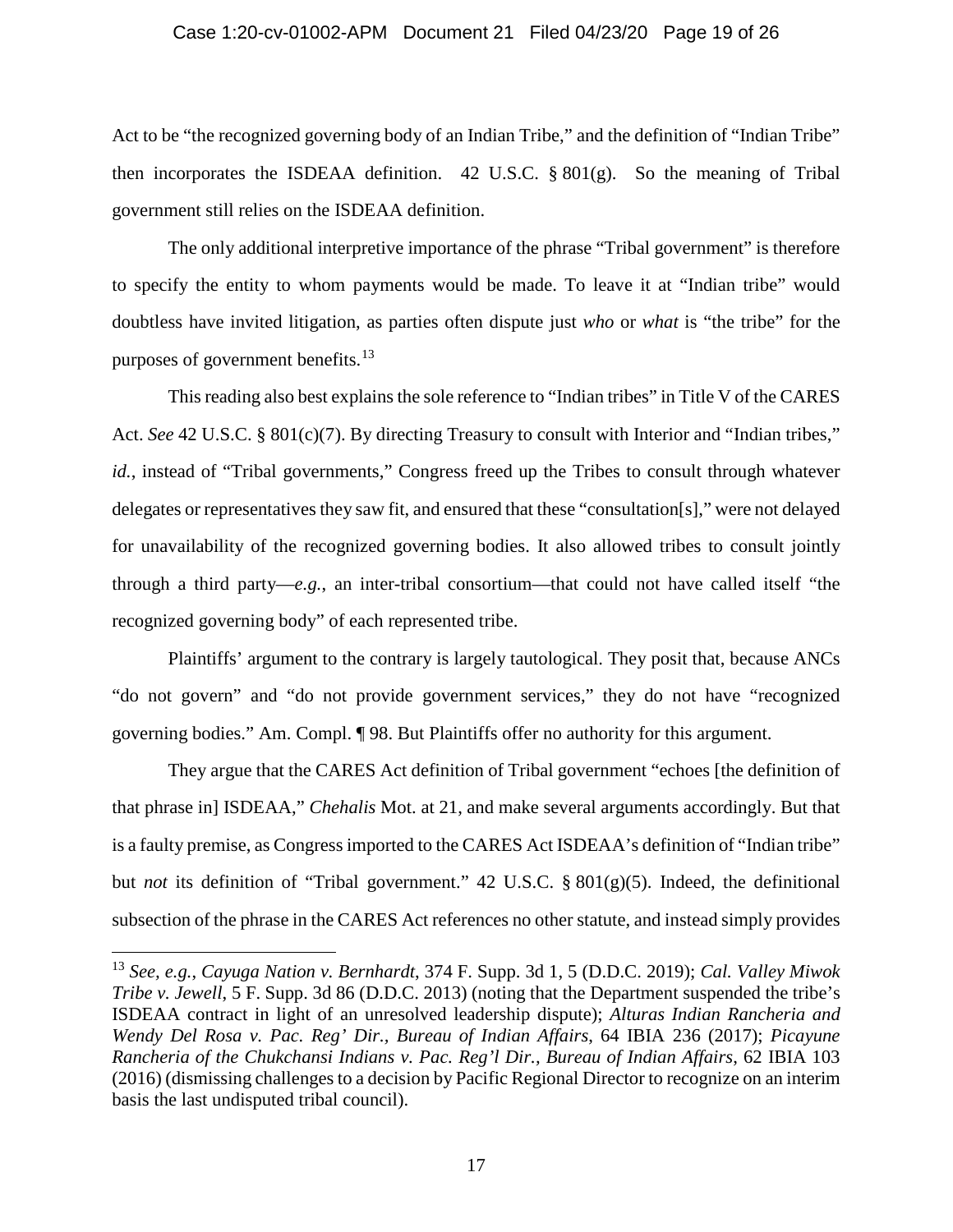#### Case 1:20-cv-01002-APM Document 21 Filed 04/23/20 Page 20 of 26

the phrase in its plain language. *See id.* Indeed, Plaintiffs acknowledge that ANCs *can*, at least in some circumstances, serve as a "village governing body." *Chehalis* Mot. at 23.

Plaintiffs also point out that an Alaska Regional Corporation is managed by a board of directors, *id.* (citing 43 U.S.C. § 1606(f)), but offer no reason why a board of directors cannot be a "recognized governing bod[y]" under the CARES Act. Boards of directors have been deemed "recognized governing bodies" in other contexts. *See Vill. of Hotvela Traditional Elders v. Indian Health Servs.*, 1 F. Supp. 2d 1022, 1029 (D. Ariz.), *aff'd*, 141 F.3d 1182 (9th Cir. 1998). After finding that the Hopi tribe was immune from suit, the court concluded that a Hopi village's board of directors were immune from suit because they were "a recognized governing body within the Hopi Nation." *Id.* In another context, the Indian Health Care Improvement Act, Pub. L. 94-437 (1976), Congress defines "urban Indian organization" as "a nonprofit corporate body situated in an urban center, governed by an urban Indian controlled board of directors, and providing for the maximum participation of all interested Indian groups and individuals." 25 U.S.C. § 1603(29). Thus, the board of directors would be a "recognized governing body" of an "urban Indian organization." *Cf. id.*

Plaintiffs' argument about "recognition" assumes that the term connotes *federal* recognition. *Chehalis* Mot. at 19 (citing H.R. Rep. No. 103-781, at 2-3 (1994), part of the legislative history of the List Act). But Congress chose not to identify any particular recognizing authority of any tribe's governing body. That choice sensibly leaves room for Defendant to make payments to Tribal governments that are recognized by their tribes, as was the board of directors in *Village of Hotvella*, 1 F. Supp. 2d at 1029, or to "governing bodies" that might not have met the definition of that term in ISDEAA or the List Act.

If the Court agrees that ANCs are "Indian tribes" under Title V of the CARES Act, it should also hold that the ANCs have "recognized governing bod[ies]" and are, therefore, "Tribal governments" eligible for payments from the Coronavirus Relief Fund. 42 U.S.C. § 801(g). To hold otherwise, this Court would have to find that, although the definition of Indian tribe in the CARES Act expressly incorporates ANCs, Congress nonetheless impliedly intended to exclude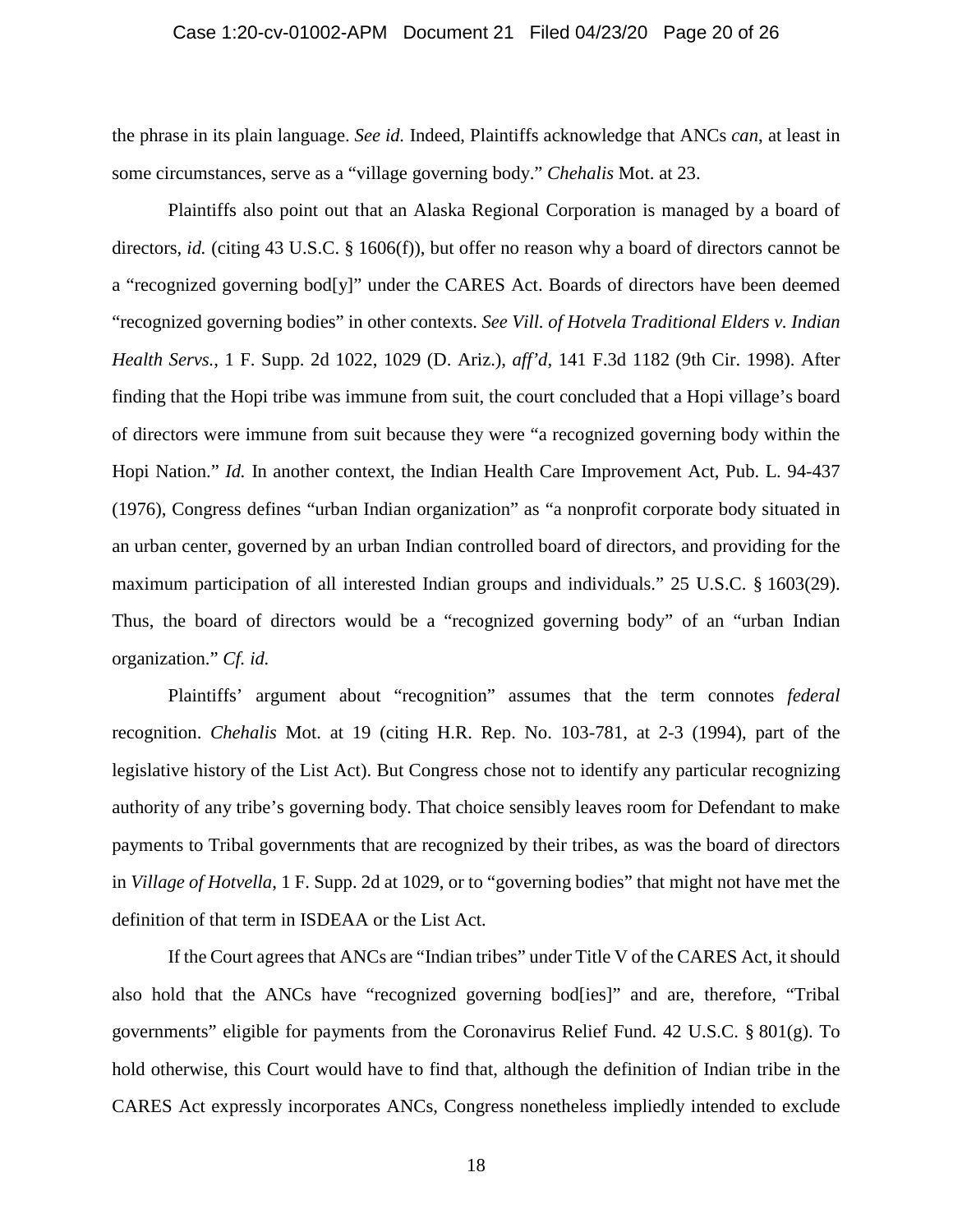them because of how the phrase "Tribal government" is used in separate contexts. That interpretation would thus impliedly read out terms that had been expressly included by Congress, and thereby do violence to the plain language of the statutory scheme. This Court should not countenance such a result.

#### В. **Plaintiffs Have Not Demonstrated Irreparable Harm.**

<span id="page-20-0"></span>"[T]he basis of injunctive relief in the federal courts has always been irreparable harm." *CityFed Fin. Corp.*, 58 F.3d at 747 (quoting *Sampson v. Murray*, 415 U.S. 61, 88 (1974), internal quotation marks omitted). The D.C. Circuit "has set a high standard for irreparable injury." *In re Navy Chaplaincy*, 534 F.3d 756, 766 (D.C. Cir. 2008) (internal quotation marks and citation omitted). The party seeking injunctive relief must show that its injury is "both certain and great," and that it is "actual and not theoretical." *Wisc. Gas Co. v. FERC*, 758 F.2d 669, 674 (D.C. Cir. 1985) (per curiam). "The key word in this consideration is *irreparable*. . . . The possibility that adequate . . . corrective relief will be available at a later date, in the ordinary course of litigation weighs heavily against a claim of irreparable harm." *Id.* (quoting *Va. Petroleum Jobbers Ass'n*, 259 F.2d at 925).

## **1. Plaintiffs have not alleged or argued that their economic injury is irreparable.[14](#page-20-2)**

<span id="page-20-2"></span><span id="page-20-1"></span><sup>14</sup> As an initial matter, Plaintiffs' alleged injury is not "irreparable as a matter of law." *Chehalis*  Mot. at 29. The *City of Houston* doctrine does not support Plaintiffs' claim to irreparable harm. *Contra Chehalis* Mot. at 29-30 (citing, e.g., *City of Houston, Tex. v. Dep't of Hous. & Urban Dev.*, 24 F.3d 1421, 1424 (D.C. Cir. 1994)). That case and its progeny recognize a narrow exception to appropriations law, such that a Plaintiffs who files suit *before* an appropriation has lapsed may still obtain, by means of an injunction, the appropriated funds even *after* they have lapsed. *Houston*, 24 F.3d at 1426 (citing Nat'l Ass'n of Regional Councils v. Costle, 564 F.2d 583 (D.C. Cir. 1977)). Even then, the court's equitable power only lasts until the relevant funds have been obligated. *Id.*  (citing *W. Va. Health Ctrs. v. Heckler*, 734 F.2d 1570, (D.C. Cir. 1984)). But that does not mean that every plaintiff who files suit on the eve of an appropriation lapse has, "as a matter of law," *Chehalis* Mot. at 29, stated an irreparable harm. *City of Houston* itself does not address the notion of irreparable harm, but rather whether the plaintiff's claim in that case was moot. 24 F.3d at 1426.

It is true that *Ambach v. Bell*, 686 F.2d 974 (D.C. Cir. 1982) affirmed per curiam—in a threesentence paragraph citing no authority—the district court's reasoning that the impossibility of recovering obligated funds "favor[ed] the grant of interim relief." *See id.* at 986. The Court did not hold that inability to recover funds after they are obligated constitutes irreparable harm "as a matter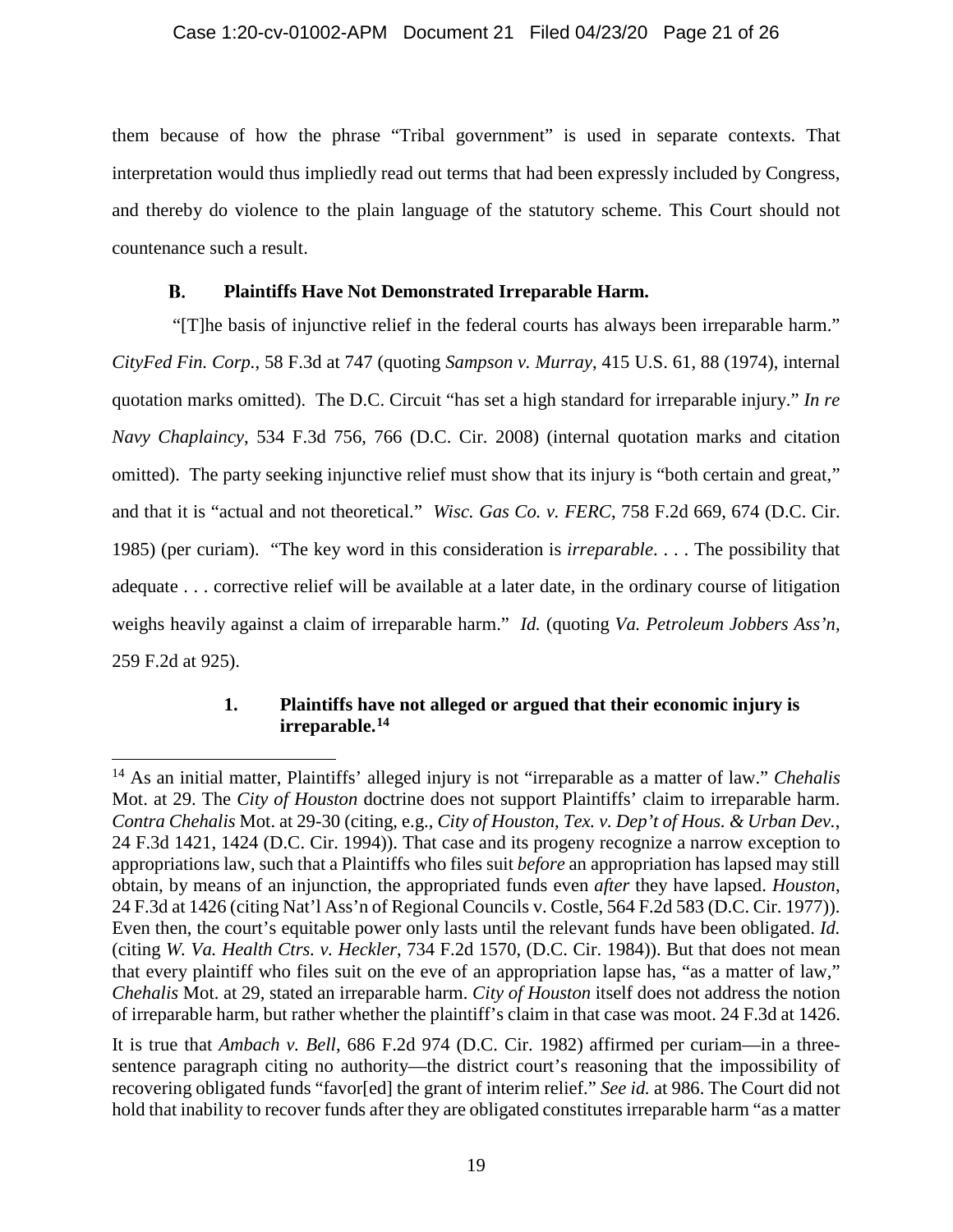#### Case 1:20-cv-01002-APM Document 21 Filed 04/23/20 Page 22 of 26

The harm alleged by Plaintiffs is economic in nature. They claim to be "hemorrhaging funds" and that their "economies have crumbled overnight." *Chehalis* Mot. at 29. Under the irreparable-harm standard, however, "economic harm alone is generally not sufficient to warrant this [c]ourt's granting of a motion for a preliminary injunction." *Dallas Safari Club v. Bernhardt*, -- F. Supp. 3d. --, No. 19-CV-03696-APM, 2020 WL 1809181, at \*7 (D.D.C. Apr. 9, 2020) (quoting *Safari Club Int'l v. Salazar*, 852 F. Supp. 2d 102, 120 (D.D.C. 2012)). Even "significant economic loss" will not do. *Id.* (quoting *Safari Club*, 852 F. Supp. 2d at 120).

Defendant does not deny that Plaintiffs face a dire situation. *Chehalis* Mot. at 30-33 (citing declarations). But that is true of most individuals, families, businesses, governments, and tribes during this "unprecedented crisis." *Id.* at 35. Hence the CARES Act. The legal question presented by this motion is not whether Plaintiffs face irreparable harm from COVID-19, or whether they would be marginally better off if ANCs were excluded from the Relief Fund. The question is whether the delta between the payment amounts they stand to receive under Defendant's determination, and the amounts they would receive if ANCs were excluded, would make the difference between irreparable harm or not.

Plaintiffs have not met that bar, as their proffered "scenarios" bear out. *See* Am. Compl. ¶ 113; *Chehalis* Mot. at 34. In the first scenario, Plaintiffs would receive \$10 million instead of \$14 million. *Chehalis* Mot. at 34. That amount of economic loss, even if significant, does not arise to irreparable harm. In other words, Plaintiffs cannot show that they will be irreparably harmed if they only receive \$10 million, but could stave off that harm if they received \$14 million. Nor have they attempted to do so.

## **2. Plaintiffs' declarations do not make up for that critical shortcoming.**

<span id="page-21-0"></span>Plaintiffs' pleading and motion are insufficient on their face to grant preliminary injunctive relief, and the evidence they offer does not get them over that hurdle.

 $\ddot{\phantom{a}}$ 

of law." If the D.C. Circuit had announced that proposition nearly 40 years ago in *Ambach*, one must think that an intervening opinion would have said so more directly.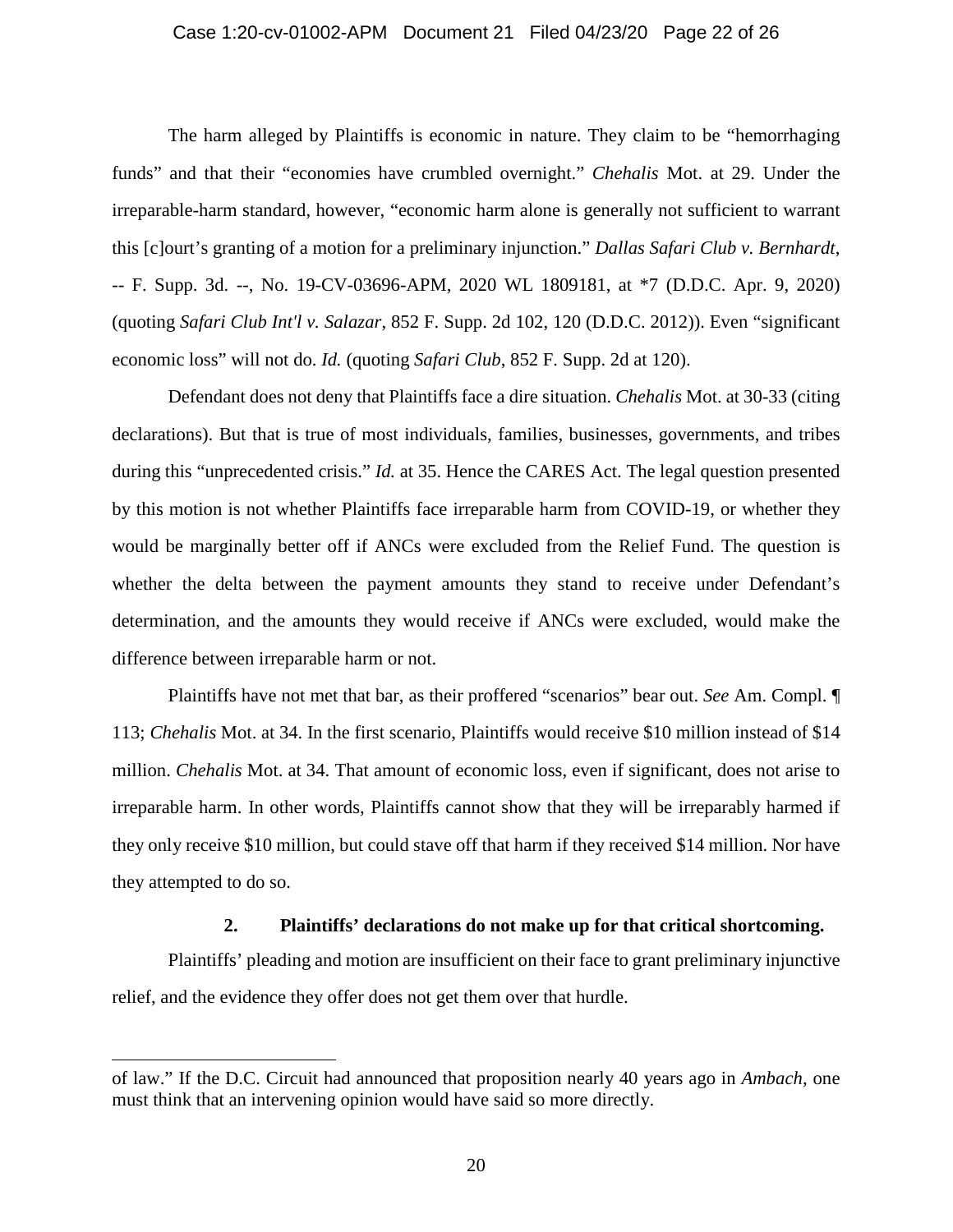#### Case 1:20-cv-01002-APM Document 21 Filed 04/23/20 Page 23 of 26

Mr. Williams declares on behalf of Plaintiff Akiak Native Community, for example, that they derive funding from a "small gaming enterprise," which has been closed, and that "[w]ithout receiving the financial relief under the CARES Act Title V," the community "is at risk of not being able to provide essential government services." Williams Decl. (ECF No. 3-1) ¶¶ 1, 5, 7. But he does not distinguish between the amount his tribe would receive if ANCs are included, and the amount he would receive if they were excluded—let alone aver that the "risk" facing his community *only* exists if he gets the lesser of the two amounts.

Mr. Philemonoff declares on behalf of Plaintiff Aleut Community of St. Paul Island ("ACSPI") that his community will need "tens of millions" of dollars to charter planes, establish quarantine facilities, and otherwise "deal with the sudden and severe economic dislocations created from this pandemic." Philemonoff Decl. (ECF No. 3-2) ¶ 5. But even accepting that as true, it is all the more apparent that ACSPI will not get the funding it needs *regardless* of how this case is resolved. *Cf.* Compl. ¶ Thus, ACSPI cannot claim that the delta between the amount determined by Defendant and the amount ACSPI would receive through a favorable order form this Court is the cause of any irreparable harm threatening ACSPI.<sup>[15](#page-22-0)</sup>

Mr. Landlord declares on behalf of the Asa'carsarmiut Tribe that it does not have the funding necessary to meet its needs, which have been exacerbated by COVID-19. Landlord Decl. (ECF No. 3-3) ¶ 15. But as with Messrs. Williams and Philemonofff, he does not explain how the delta in funding that his tribe would receive, if successful in this lawsuit, would make the difference in being able to open its gaming office, or buy sanitary and cleaning products. *Id.* ¶ 15. Again, Defendant does not deny that "[w]ithout receiving some relief, Asa'carsarmiut is at risk of not being able to provide essential government services to its members and community." The question is how *much* relief and, more precisely, the impact of the difference between what Defendant has

<span id="page-22-0"></span><sup>&</sup>lt;sup>15</sup> Mr. Philemonoff also cites harms that are, while tragic, irrelevant to the instant motion. He attributes much of ACSPI's misfortune to losing its only passenger airline to bankruptcy, leaving ACSPI "without any means of reaching the distant mainland." Philemonoff Decl. ¶ 4. That injury was not caused by the Secretary's determination to include ANCs as payees from the Coronavirus Relief Fund, nor would that injury be remedied by a contrary determination.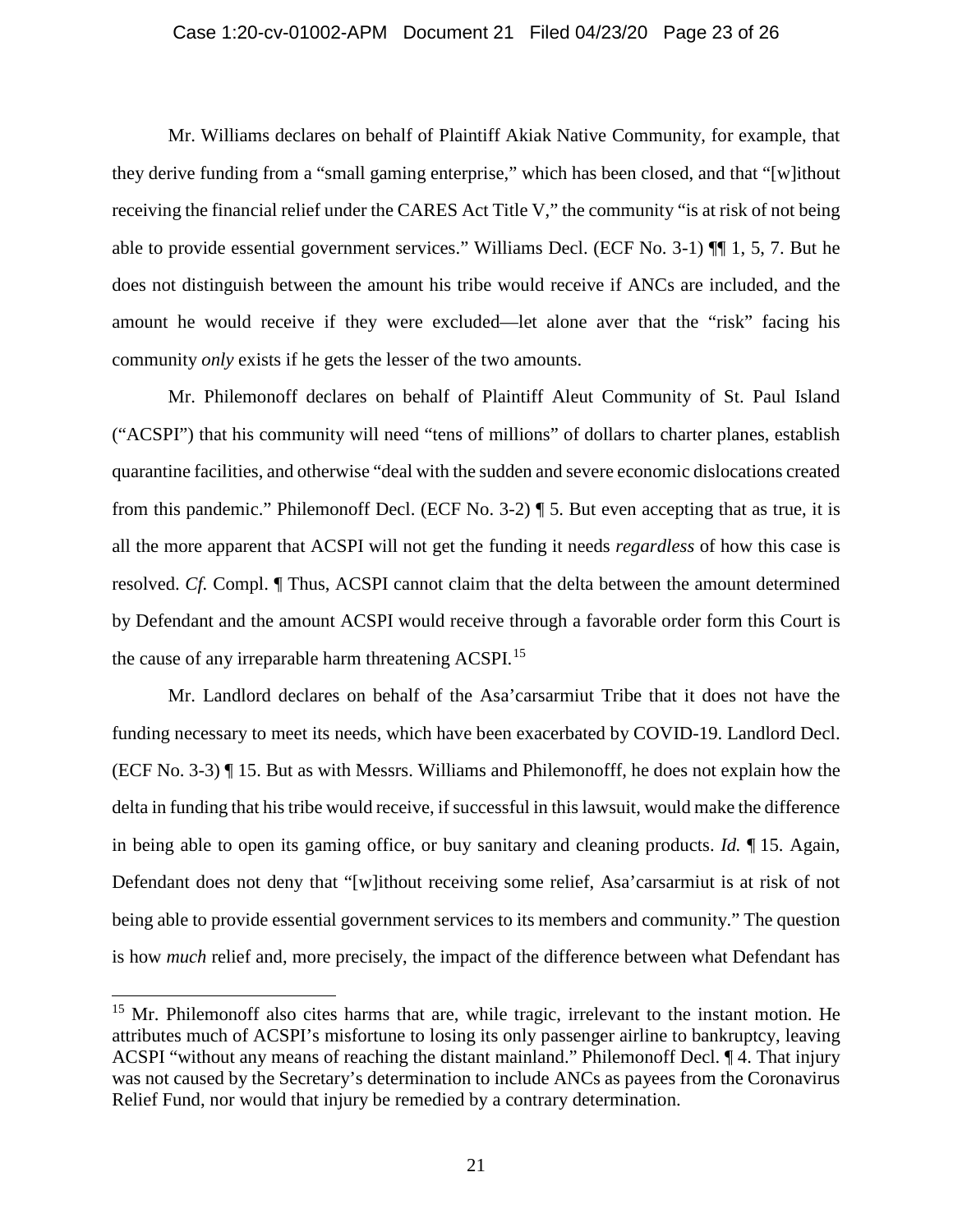#### Case 1:20-cv-01002-APM Document 21 Filed 04/23/20 Page 24 of 26

determined and what Plaintiffs want. Neither Mr. Landlord nor any other declarant describes how *that figure* poses a risk of irreparable harm.

Mr. Frazier similarly declares, on behalf of the Cheyenne River Sioux, that "[w]ithout additional funding, we will not be able to continue to offer the protection and support currently in place for [their] people."[16](#page-23-1) Frazier Decl. (*CRS* ECF No. 4-2) ¶ 15. But no effort is made to distinguish between the amount that all agree his tribe will receive, even under Defendant's interpretation, from the amount that his tribe would receive under its interpretation. Plaintiffs must show that *that difference*—the effect of Defendant's action—will cause irreparable harm.

These are representative of the other declarations offered by Plaintiffs. None of them demonstrates how the difference between the amount they stand to receive, and the amount that they would receive if they prevailed in this lawsuit, will make the difference between suffering irreparable harm or not. These particulars are required in order to substantiate a claim of irreparable economic injury. *See, e.g.*, *Nat'l Mining Ass'n v. Jackson*, 768 F. Supp. 2d 34, 51-52 (D.D.C. 2011) (finding that plaintiff failed to demonstrate irreparable harm where declarant mentioned his company's lost revenues and predicted that he "will be out of business within [eighteen] months" because the declaration failed to "offer a projection of anticipated future losses, tie that to an accounting of the company's current assets, or explain with any specificity how he arrived at the conclusion that he would be forced out of business in eighteen months").

For the foregoing reasons, Plaintiffs have not demonstrated the threat of irreparable harm.

#### $\mathbf{C}$ . **The Balance of Interests Does Not Favor an Injunction.**

<span id="page-23-0"></span>The final two factors—the balance of equities and the public interest—merge when, as here, "the Government is the opposing party." *Trump v. Comm. on Oversight & Reform of U.S. House of Representatives*, 380 F. Supp. 3d 76, 105 (D.D.C.) (quoting *Nken v. Holder*, 556 U.S.

<span id="page-23-1"></span><sup>16</sup> As Mr. Philemonoff does, Mr. Frazier cites harms in support of the *CRS* Motion that are irrelevant here. Frazier Decl. ¶¶ 7-13 (citing increased health risks posed to the Indian community; the remoteness of the nearest healthcare facilities; the proximity to a COVID-19 "hotspot"; and a lack of food supplies).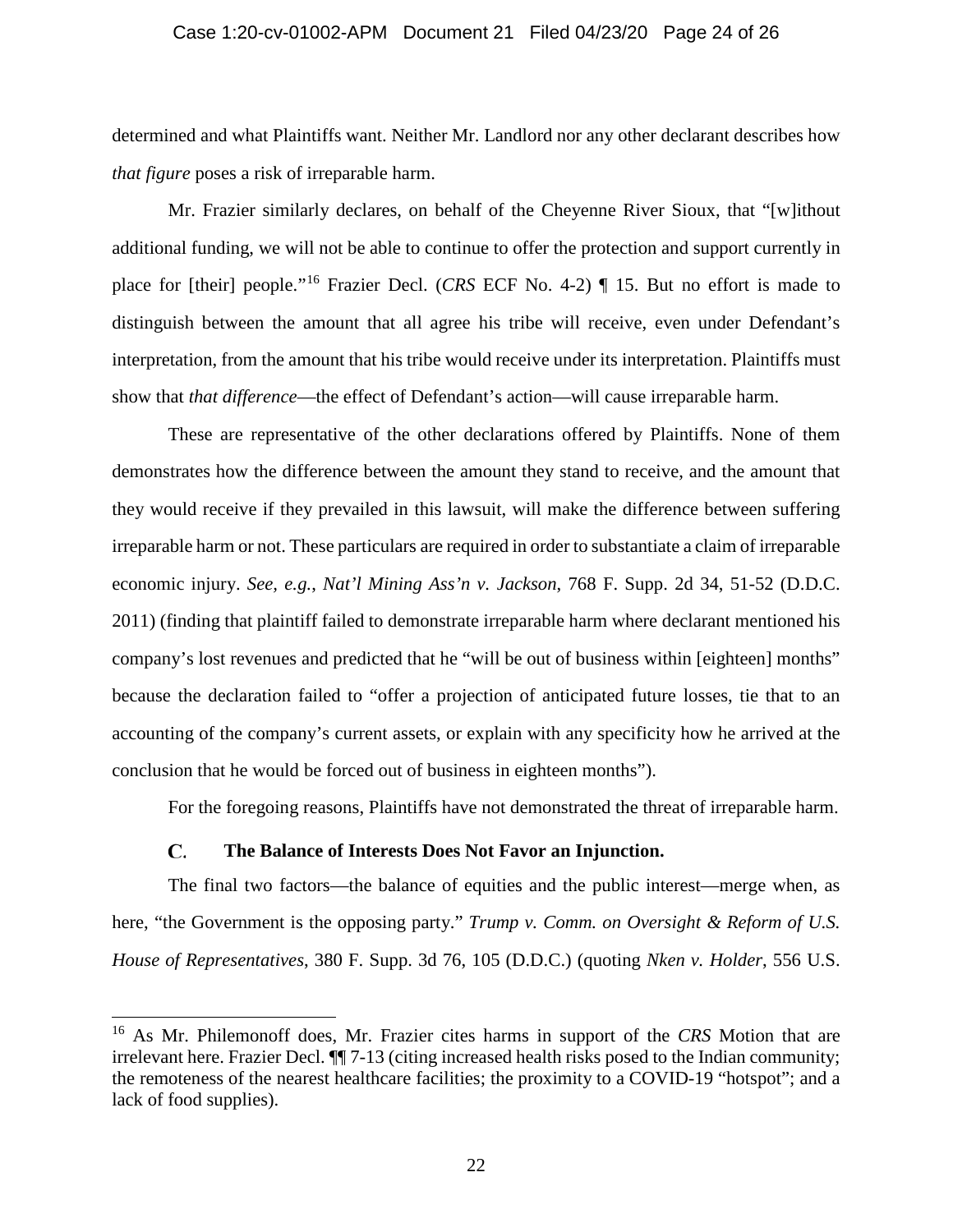418, 435 (2009)).

The first relevant interest is that of the public, expressed by Congress when it chose to include ANCs within the definition of "Indian tribe" in ISDEAA, and thus in the CARES Act. That interpretation has been unquestioned for 30 years, and this Court should hesitate before contravening a policy interest expressed by Congress in this area. Congress expressed the public interest in providing funding as it deems appropriate in the CARES Act, and in so doing it included ANCs in that determination. Ruling for Plaintiffs would frustrate Congress' purposes and thus harm the public interest.

The second relevant interest is that of the ANCs, whom Plaintiffs would exclude from the Coronavirus Relief Fund altogether, in the interests of getting marginally more for themselves. Given that ANCs are "Indian tribes" under ISDEAA, and given that the same "revenue sources" that "have evaporated" for Plaintiffs have also evaporated for the ANCs, *Chehalis* Mot. at 31, that interest merits protection. And as noted above, these ANCs provide benefits to their associated native communities. Thus, those communities have subsidiary interests that would be harmed. *See generally* ANC Amicus Br. (ECF No. 18-1) at 15-16.

The interests of Plaintiffs must also be accounted for, of course. But as noted above, while the ANCs stand to see their payments reduced to \$0, Plaintiffs stand only to see a reduction in their payment amounts. And as further noted above, the CARES Act directs payments to be made based on increased expenditures. Defendant has stated publicly that it will take steps to account for any overlap between Alaskan Native village membership and ANC shareholders or other beneficiaries, to safeguard Plaintiffs' interests from being harmed by "double-dipping."

<span id="page-24-0"></span>Ultimately, the balance of interests favors denying Plaintiffs' motion.

### **CONCLUSION**

For the foregoing reasons, Plaintiffs' motion should be denied.

Dated: April 23, 2020 Respectfully submitted,

JOSEPH H. HUNT Assistant Attorney General

23